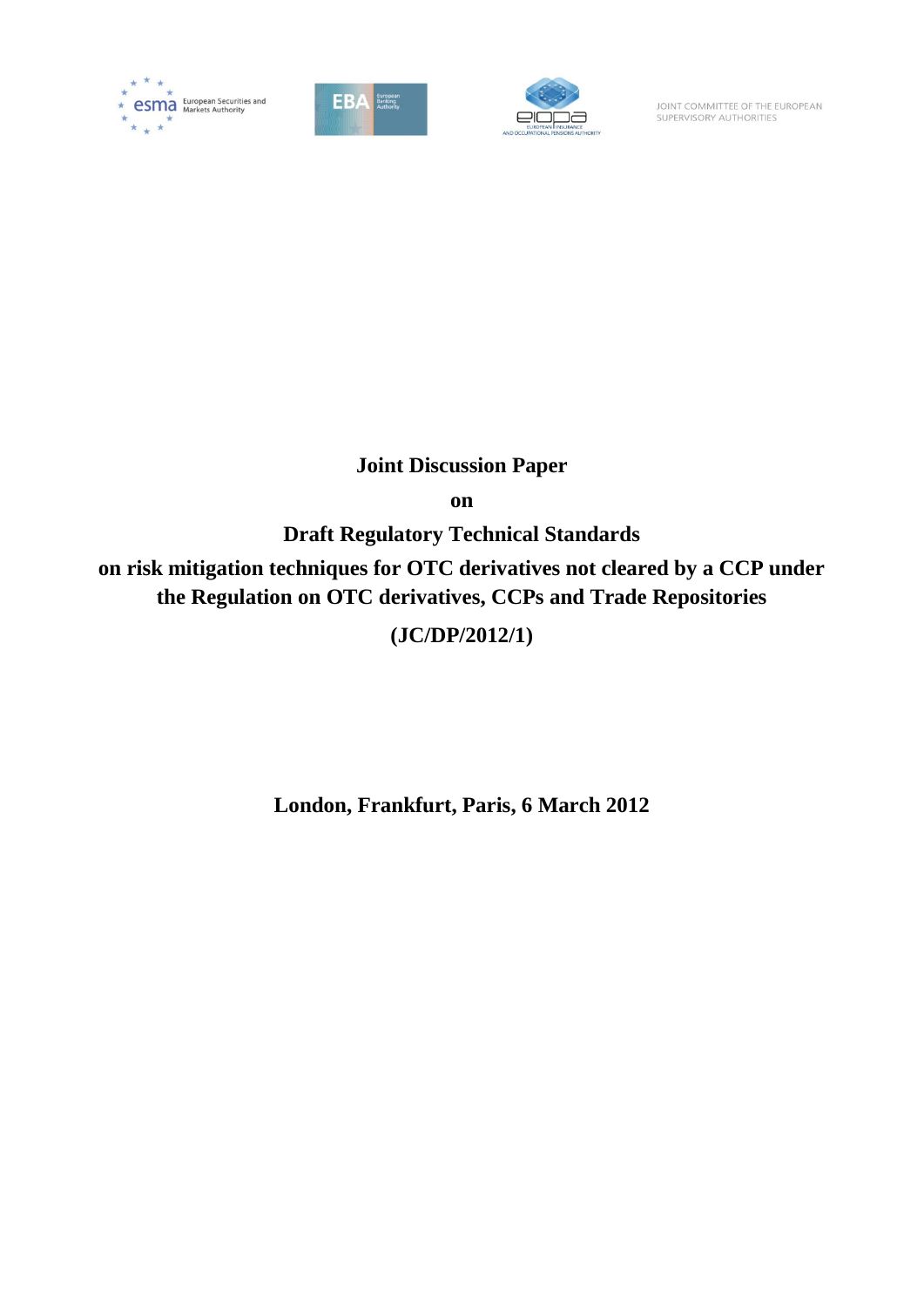# **Contents**

| IV. I       |                                                                                    |  |
|-------------|------------------------------------------------------------------------------------|--|
| IV.2        |                                                                                    |  |
| IV.3        |                                                                                    |  |
| IV.4        |                                                                                    |  |
| IV.5        |                                                                                    |  |
| IV.6        |                                                                                    |  |
| IV.7        |                                                                                    |  |
| IV.8        | Risk management procedures, operational process for the exchange of collateral and |  |
| <i>IV.9</i> |                                                                                    |  |
|             |                                                                                    |  |
|             |                                                                                    |  |

# **Acronyms Used**

| <b>CCPs</b>  | <b>Central Counterparties</b>                                                                                                       |
|--------------|-------------------------------------------------------------------------------------------------------------------------------------|
| FC           | <b>Financial Counterparty</b>                                                                                                       |
| <b>NFC</b>   | Non Financial Counterparty                                                                                                          |
| <b>PRFC</b>  | <b>Prudentially Regulated Financial Counterparty</b>                                                                                |
| <b>NPRFC</b> | Non Prudentially Regulated Financial Counterparty                                                                                   |
| <b>RTS</b>   | <b>Regulatory Technical Standards</b>                                                                                               |
| <b>ITS</b>   | <b>Implementing Technical Standards</b>                                                                                             |
| <b>ESAs</b>  | <b>European Supervisory Authorities</b>                                                                                             |
| <b>EBA</b>   | <b>European Banking Authority</b>                                                                                                   |
| <b>EIOPA</b> | European Insurance and Occupational Pension Authority                                                                               |
| <b>ESMA</b>  | <b>European Securities and Markets Authority</b>                                                                                    |
| <b>EMIR</b>  | European Market Infrastructures Regulation – Regulation of the European                                                             |
|              | Parliament and Council on OTC derivatives, central counterparties and trade<br>repositories – also referred to as "the Regulation". |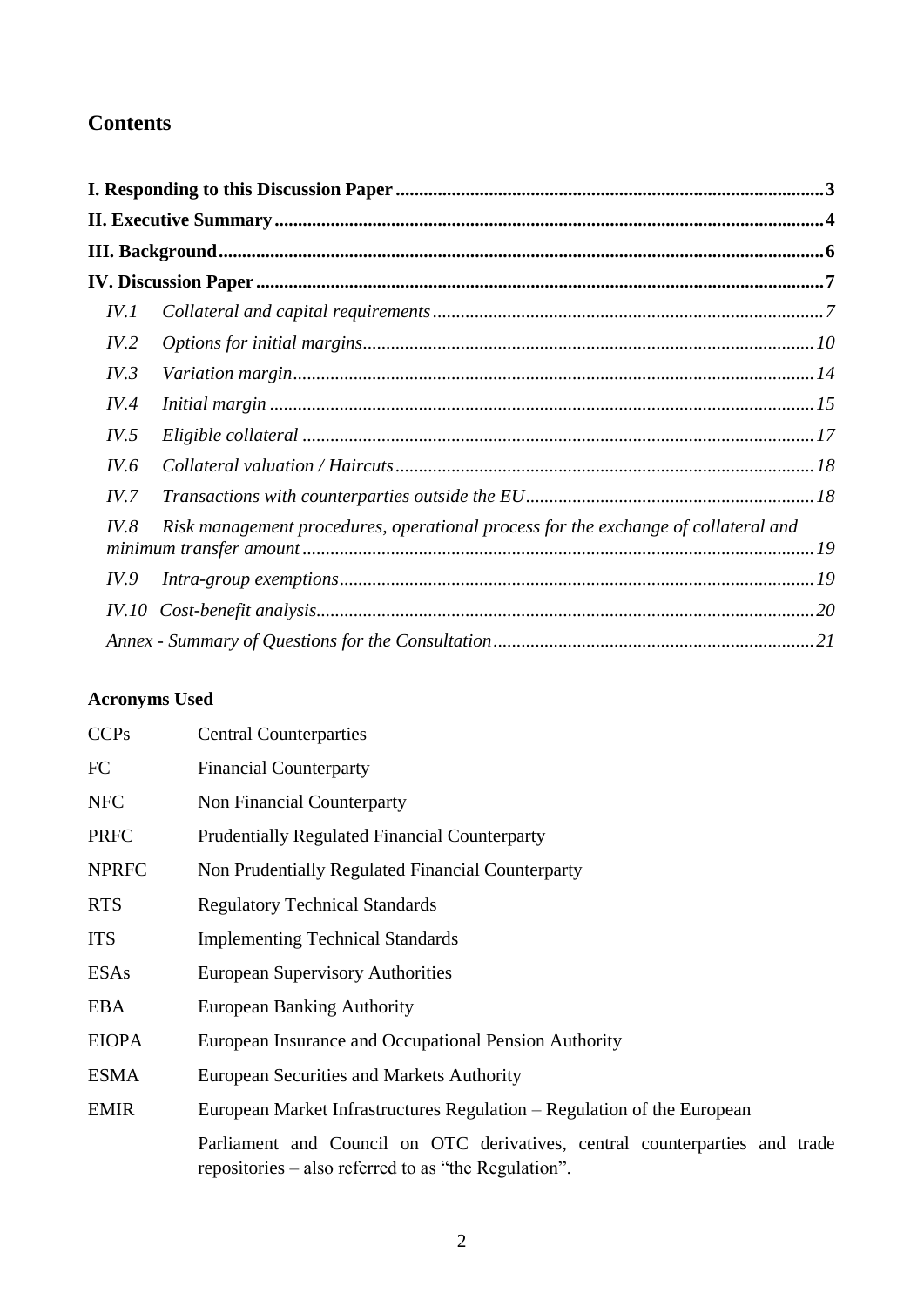# **I. Responding to this Discussion Paper**

EBA, ESMA and EIOPA (the ESAs) invite comments on all matters in this paper and in particular on the specific questions stated in the boxes below (and in the Annex of this paper). Comments are most helpful if they:

- indicate the specific question to which the comment relates;
- respond to the question stated;
- contain a clear rationale;
- provide evidence to support the view expressed:
- describe any alternatives the ESAs should consider; and
- provide where possible data for a cost and benefit analysis.

The ESAs will consider all comments received by **2 April 2012**.

All contributions should be submitted online at [www.esma.europa.eu](http://www.esma.europa.eu/) under the heading "Your input - Consultations".

### **Publications of responses**

All contributions received will be published on the ESAs' websites following the close of the consultation, unless you request otherwise. Please indicate clearly and prominently in your submission any part you do not wish to be publically disclosed. A standard confidentiality statement in an e-mail message will not be treated as a request for non-disclosure. A confidential response may be requested from us in accordance with the ESAs" rules on public access to documents. We may consult you if we receive such a request. Any decision we make not to disclose the response is reviewable by the ESAs" Board of Appeal and the European Ombudsman.

### **Data protection**

Information on data protection can be found at [www.eba.europa.eu](http://www.eba.europa.eu/) under the heading 'Copyright & Disclaimer', at [www.esma.europa.eu](http://www.esma.europa.eu/) under the heading 'Legal Notice', and at www.eiopa.europa.eu under the heading "Legal Notice".

### **Who should read this paper**

All interested stakeholders are invited to respond to this discussion paper. In particular, responses are sought from financial and non-financial counterparties of OTC derivatives transactions and central counterparties (CCPs), clearing members of CCPs and their clients.

### **Disclaimer**

The views expressed in this discussion paper are preliminary and will not bind in any ways the ESAs in the future development of the draft Regulatory Technical Standards. They are aimed at eliciting discussion and at gathering the stakeholders" opinion at an early stage.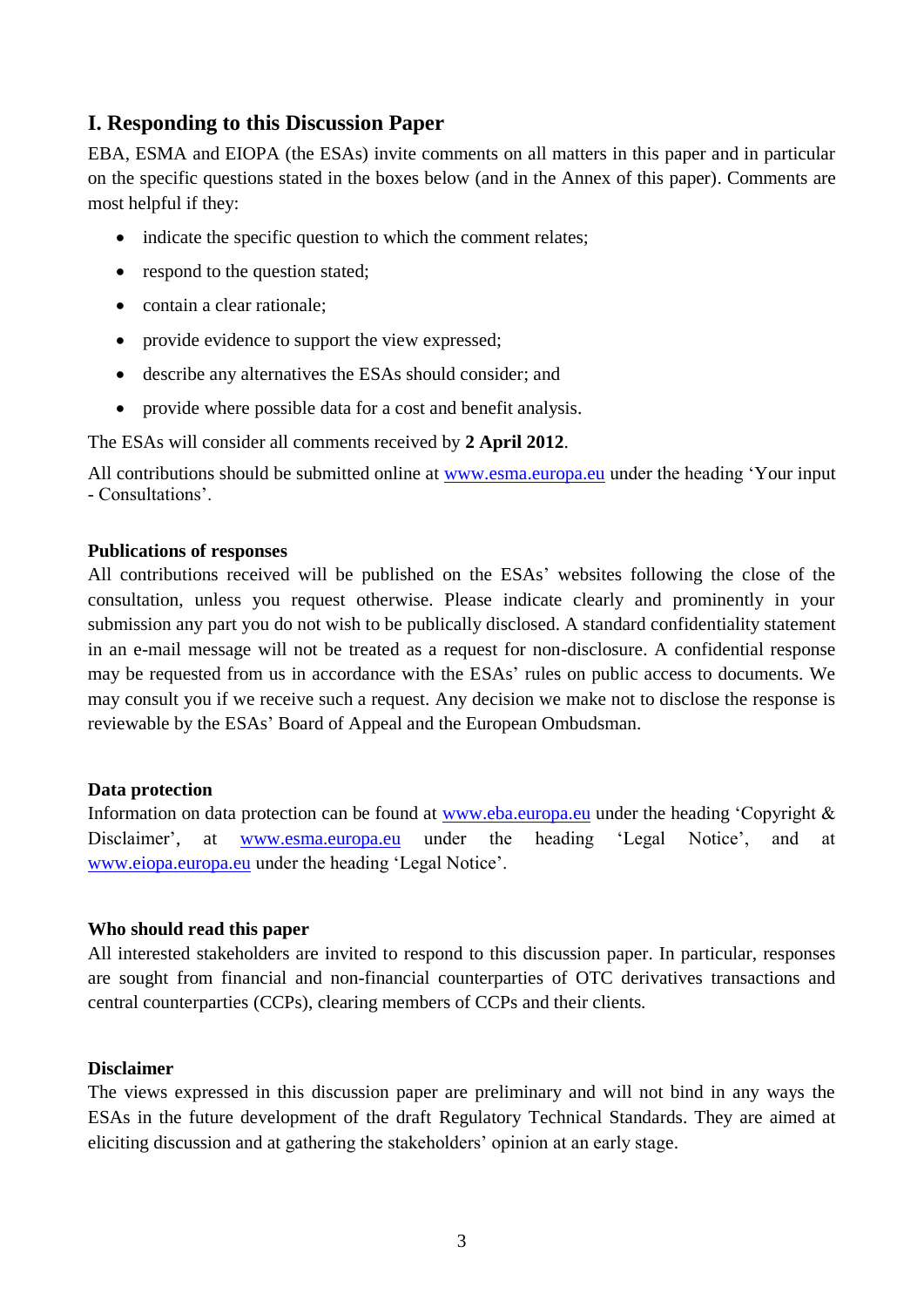# **II. Executive Summary**

### **Reasons for publication**

Following the European Commission"s (EC) legislative proposals for a Regulation on over-thecounter (OTC) derivatives, central counterparties (CCPs) and trade repositories (the Regulation) of 15 September 20101, a political agreement was reached by the EC, the European Parliament and the Council of the EU, during their so-called "Trilogue" meeting of 9 February 2012. The present discussion paper is based on that political agreement, in order to allow the ESAs to prepare their work on developing the TS more efficiently.

This discussion paper seeks stakeholders' views on the regulatory technical standards the ESAs are required to draft under what is currently Article 6/8. The Regulation delegates powers to the Commission to adopt Regulatory Technical Standards (RTS) specifying the requirements on risk mitigation techniques for OTC derivative contracts not cleared by a CCP. EBA, ESMA and EIOPA are expected to jointly develop draft RTS, and submit them to the Commission by 30 September 2012. This discussion paper relates to those draft RTS.

The discussion paper expresses the ESAs' preliminary views on the topic and aims at gathering the stakeholders" opinions at an early stage of the process. The input from stakeholders will help the ESAs in the development of the relevant RTS to be drafted and submitted to the European Commission for endorsement in the form of Commission Regulations, i.e. a legally binding instrument directly applicable in all Member States of the European Union. One essential element in the development of draft RTS is the analysis of the costs and benefits that those legal provisions will imply. Input in this respect and any supportive data will be highly appreciated and kept confidential where required.

### **Contents**

Article 6/8 of the Regulation requires Financial Counterparties (FC) and Non Financial Counterparties above the clearing threshold, as referred to in Article 5/7 of the Regulation (NFC+), to exchange appropriate collateral for OTC derivative contracts not cleared by a CCP. Financial Counterparties are also required to hold appropriate capital for risks not covered by the exchange of collateral.

The first section of the discussion paper focuses on preliminary considerations regarding collateral (margin) and capital requirements. The second section outlines potential options regarding combinations of collateral and capital requirements. The third and fourth sections discuss the application of variation and initial margins. The fifth and sixth sections focus on identifying eligible collateral and collateral valuation. The seventh section highlights potential issues related to transactions with counterparties outside of the EU. The eighth and ninth sections elaborate on risk management procedures, operational processes for the exchange of collateral and minimum transfer amounts as well as intra-group exemptions. The last section provides a data request for the costbenefit analysis.

 $\overline{a}$ 1 <http://eur-lex.europa.eu/LexUriServ/LexUriServ.do?uri=COM:2010:0484:FIN:EN:PDF>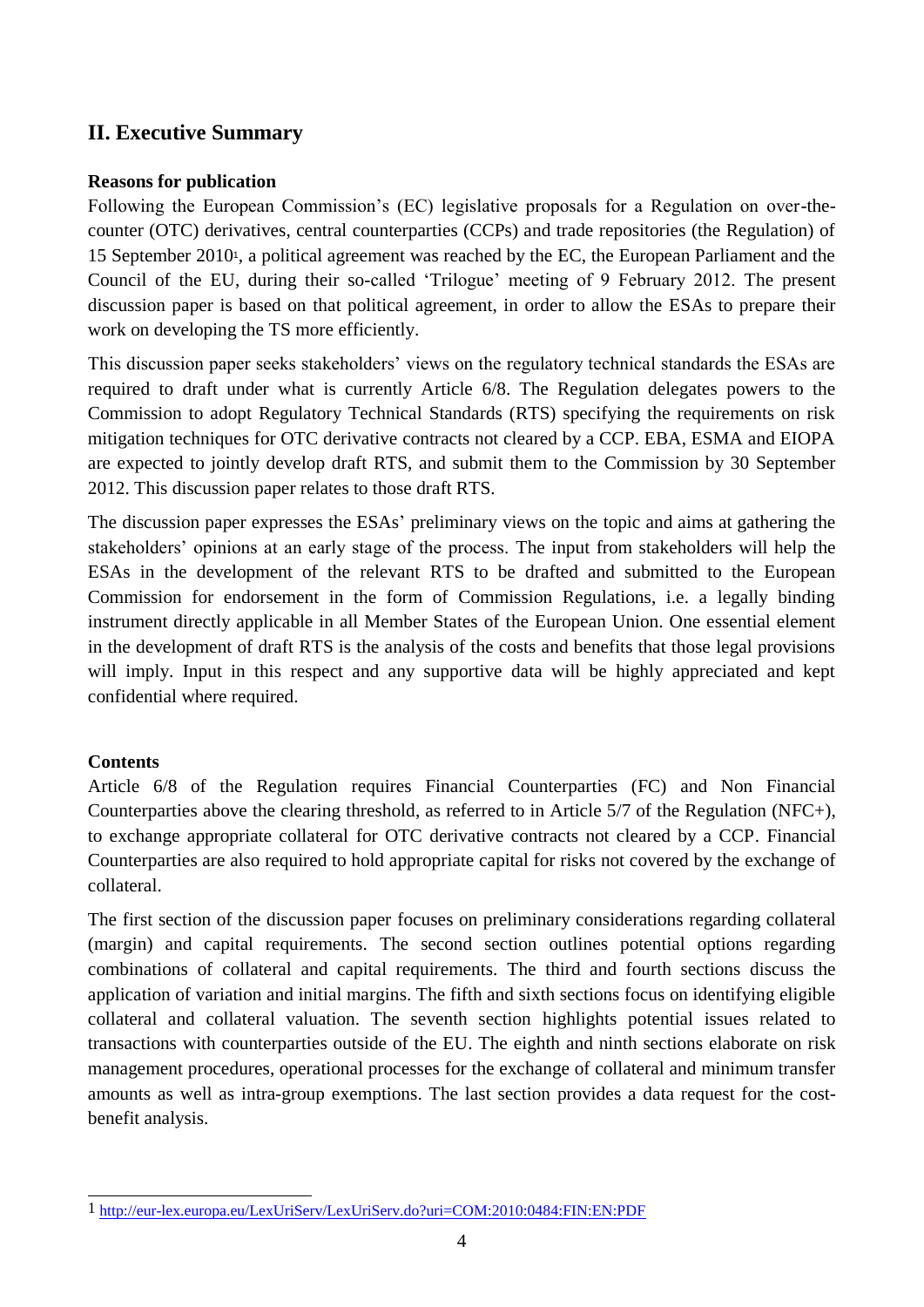### **Next steps**

As provided for by Regulations No 1093/2010, 1094/2010 and 1095/2010 of the European Parliament and Council establishing the ESAs, before submitting the draft RTS to the Commission, the ESAs will conduct a public consultation and analyse the potential costs and benefits of proposed standards. Following this discussion paper and on the basis of the relevant input received, the ESAs will finalise their proposed draft RTS and publish a consultation paper. The consultation paper will include the legal text of the provisions constituting the proposed draft RTS, an explanation of measures proposed for adoption and a draft cost-benefit analysis. The publication of the consultation paper and the commenting period will depend on the date of publication of the Regulation in the Official Journal of the EU and the final deadline for the ESAs to deliver the draft RTS to the Commission.

Besides this discussion paper, other discussion papers address the technical standards that need to be drafted under the Regulation. Thus, on 16 February 2012 ESMA issued a discussion paper on the draft regulatory and implementing technical standards it is required to develop under the Regulation. The consultation period for this discussion paper will last until 16 March. This discussion paper is available on the ESMA website2.

Further, the EBA is issuing a discussion paper on draft regulatory technical standards on capital requirements for CCPs, it is required to develop under this Regulation. This discussion paper is also available on the EBA website.

 $\overline{a}$ 2 http://www.esma.europa.eu/system/files/2012-95.pdf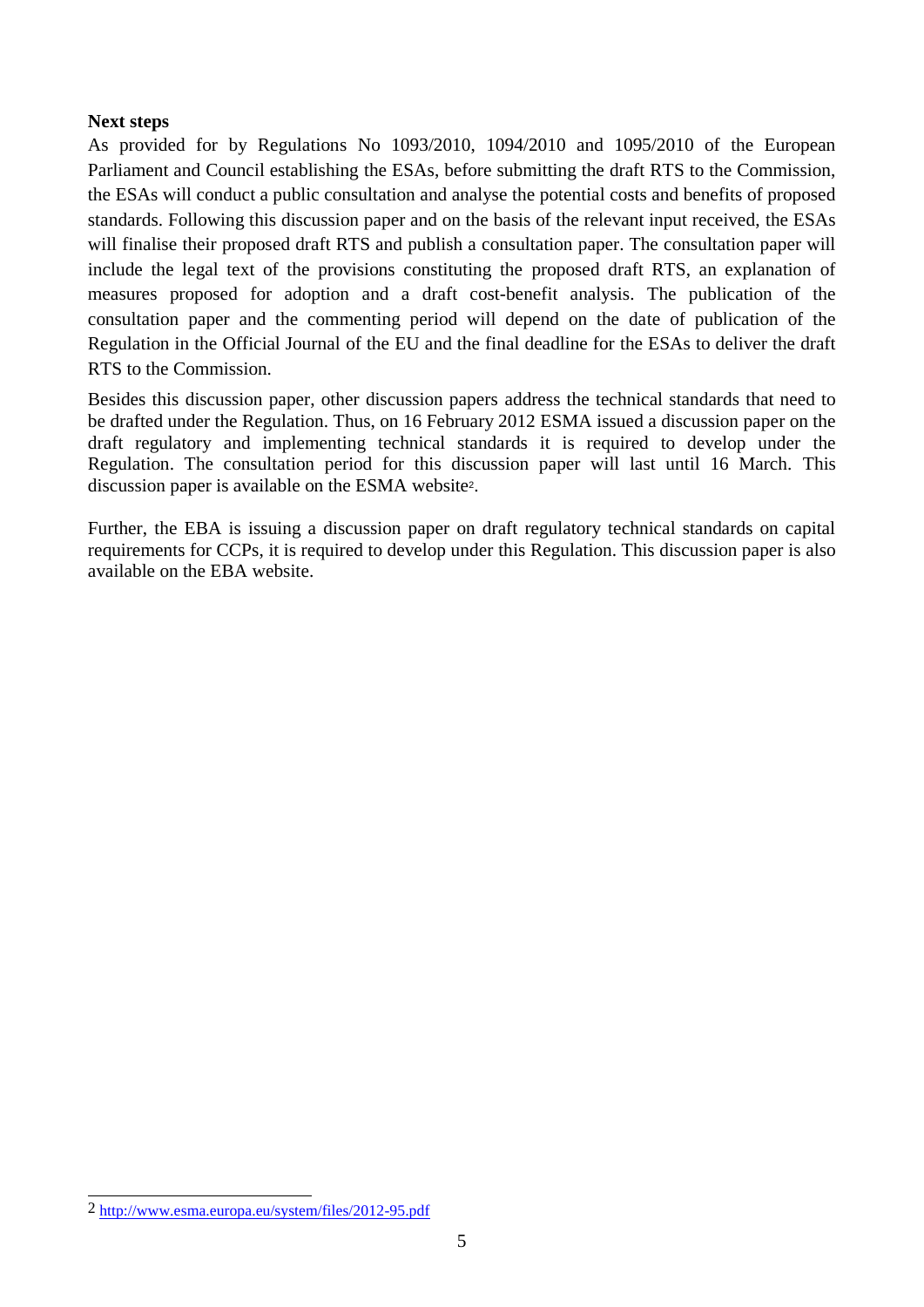# **III. Background**

Following the European Commission's (EC) legislative proposals for a Regulation on over-thecounter (OTC) derivatives, central counterparties (CCPs) and trade repositories (the Regulation) of 15 September 20103, a political agreement was reached by the EC, the European Parliament and the Council of the EU, during their so-called "Trilogue" meeting of 9 February 2012. The present discussion paper is based on that political agreement in order to allow the ESAs to prepare their work on developing the RTS more efficiently.

The Regulation establishes provisions aimed at increasing the safety and transparency of the OTC derivatives markets. Among other matters, it introduces a legal obligation to clear certain types of OTC derivative transactions through CCPs. Central clearing involves the CCP interposing itself between two counterparties to a transaction, assuming the obligations of each counterparty to the other.

CCPs are the Regulation's primary tool for mitigating the contagion – or, systemic – risk posed by one counterparty"s default to the solvency of others within the derivatives market. The Regulation establishes organisational, conduct of business and prudential requirements for CCPs to ensure that those institutions have robust risk management and are financially sound irrespective of the financial instruments cleared, such that CCPs apply:

- robust margining requirements to all cleared transactions, ensuring that modelled future exposures are collateralised to a certain degree of confidence;
- pre-funded default management resources to mutualise losses between the surviving clearing members in case of the default of another member; and
- clearly defined default management processes to reallocate or liquidate positions in an orderly way in the event of a default.

However, not all OTC derivative transactions will meet the requirements that are necessary before they can be centrally cleared. In the absence of clearing by a CCP, it is essential that counterparties apply robust risk mitigation techniques to their bilateral relationships to mitigate the counterparty credit risk, and potential systemic risk that can arise. Therefore, Article 6/8 of the Regulation requires the use of risk mitigation techniques for transactions that are not centrally cleared and mandates the ESAs to develop RTS on these risk mitigation techniques.

# **Consistency with international standards**

In order to avoid regulatory arbitrage, it is crucial to align international standards. Therefore, these RTS will consider the proposals of international standard setting bodies on margining requirements for derivative transactions that are not subject to clearing requirements. Currently, the Basel Committee for Banking Supervision (BCBS), the Committee for Payment and Settlement Systems (CPSS), International Organisation of Securities Commissions (IOSCO), and the Committee on the Global Financial System (CGFS) have established a working group to set margining standards for non-centrally cleared derivatives, with a consultative report expected in mid-2012.

 $\overline{\phantom{a}}$ 3 <http://eur-lex.europa.eu/LexUriServ/LexUriServ.do?uri=COM:2010:0484:FIN:EN:PDF>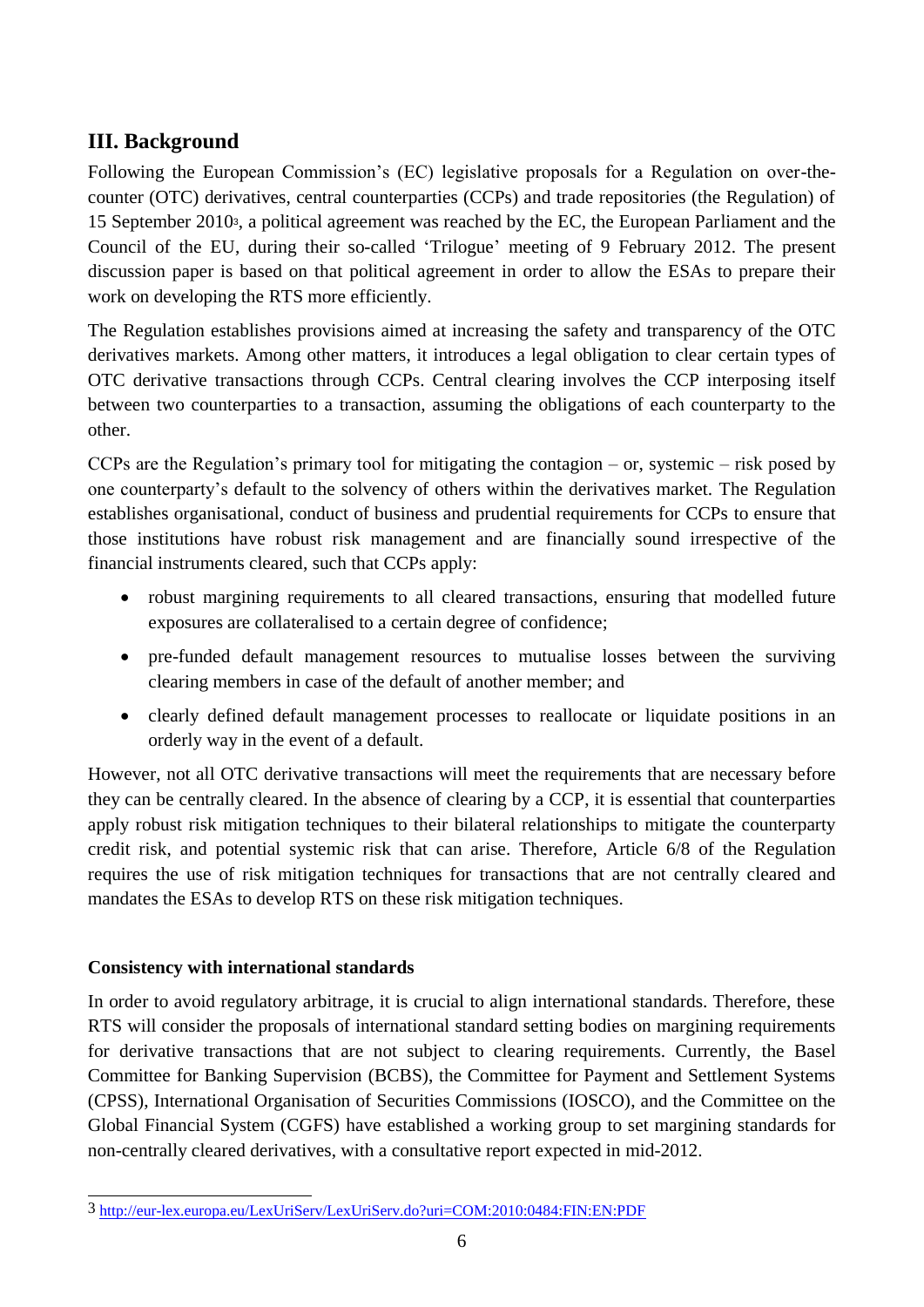# **IV. Discussion Paper**

# **IV.1 Collateral and capital requirements**

- 1. In the absence of central clearing, collateral and capital requirements are the necessary tools to contain the risk arising from OTC derivatives transactions. Further, appropriate capital and collateral to reflect the risks they are meant to cover, can attribute the right costs to trading bilaterally, thus not dis-incentivising central clearing or creating incentives to use less standardised derivatives with the objective of circumventing the clearing obligation. Further, it can actually encourage the promotion of standardisation by market participants in an effort to make products suitable for clearing.
- 2. Article 6/8 of the Regulation primarily requires:
	- for Financial Counterparties  $(FC)^4$  and Non Financial Counterparties above the clearing threshold, as referred to in Article 5/7 of the Regulation (NFC+), to proceed to a timely, accurate and appropriately segregated exchange of collateral for OTC derivative contracts not cleared by a central counterparty (CCP); and
	- for FCs to hold capital that is appropriate and proportionate to the remaining risks, i.e. those not covered by the exchange of collateral.
- 3. To that end, the Regulation mandates the ESAs to determine, in relation to non-centrally cleared transactions, the appropriate level of collateral and capital, the eligible collateral, and the frequency of exchange of the collateral.

### **Collateral requirements**

- 4. In standard practice, collateral posted and exchanged as part of derivative transactions can take the form of variation margin and/or initial margin. Variation margin (VM) represents collateral exchanged by counterparties to reflect current exposures resulting from actual changes in the value<sup>5</sup> of the relevant transactions. Initial margin (IM) collateral is provided to cover potential future exposures arising from the relevant transactions in the interval between the last exchange of margins and the liquidation of the relevant positions.
- 5. Upon a default, the collateral can be liquidated or effectively netted by the non-defaulting counterparty to close out the transaction. Without collateralisation, the non-defaulting counterparty would be treated as an unsecured creditor for its claims against the defaulting counterparty. This situation could result in a loss for the non-defaulting counterparty (e.g. a part or all of the replacement costs in the case no IM would be exchanged), which the counterparty would have to cover by its own financial resources.

<sup>&</sup>lt;u>.</u> 4 The term "Financial Counterparty as defined in Article 2, paragraph 1, point 6 EMIR comprises the following entities: Investment firms as authorised in accordance with Directive 2004/39/EC; Institutions authorised in accordance with Directive 2006/48/EC,; Insurance undertakings authorised in accordance with Directive 73/239/EEC; Assurance undertakings authorised in accordance with Directive 2002/83/EC; Reinsurance undertakings authorised in accordance with Directive 2005/68/EC; Undertakings for collective investments in transferable securities (UCITS) and their managers as authorised in accordance with Directive 2009/65/EC; Institutions for occupational retirement provision as defined in Directive 2003/41/EC; Alternative investment funds managed by alternative investment fund

managers authorised or registered in accordance with Directive 2011/.../EU 5 This could be dependent on market value prices or mark to model pricing.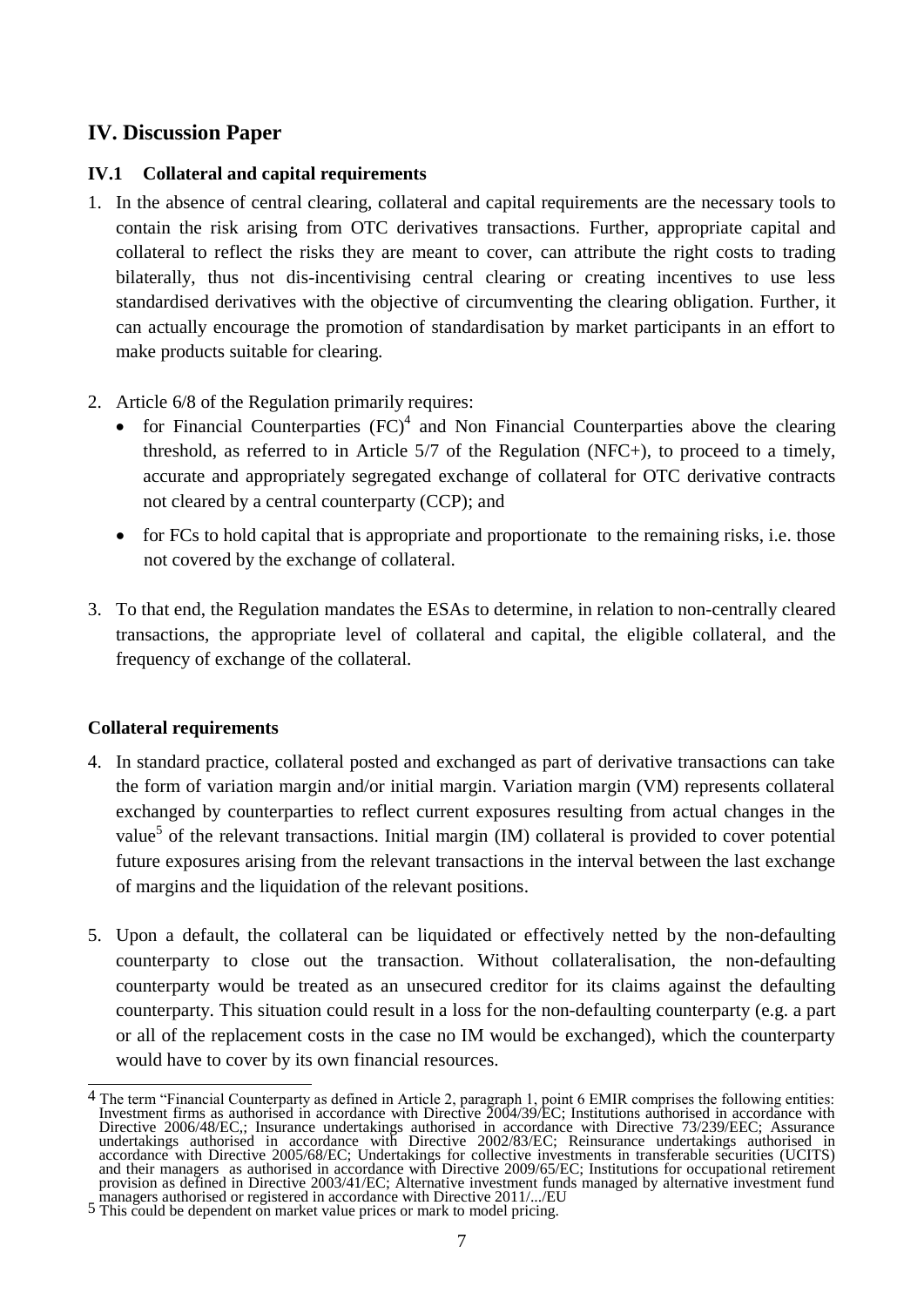#### **ESA proposals for collateral requirements and rationale**

- 6. It is the ESAs" view that, in order to comply with the requirements set forth in Article 6/8 there should be at least an exchange of VM by both counterparties where the transaction is between FCs and/or NFCs+. In addition, the ESAs continue to consider a requirement to exchange, post or collect IM.
- 7. Firstly, the exchange of VM would ensure that the exposure to a counterparty will be limited to the exposures due to market movement between margin calls. This will provide protection to participants against the market value losses that could otherwise be incurred upon the default of counterparty.
- 8. Secondly, the requirement to exchange, post or collect IM is viewed by the ESAs as the most effective risk reduction tool against residual counterparty credit risk. IM provides the collateral taker with "defaulter pays" protection against the future replacement cost in case its counterparty defaults (i.e. the posting party), where the non-defaulting party holds collateral for potential monies that could be owed.
- 9. Notwithstanding these advantages of IM in reducing the potential loss in the event of default and in increasing the stability within the derivatives market, IM requirements can result in liquidity constraints for participants and the financial markets, notably depending on the type of eligible collateral, the level of segregation and the limit on the re-use. In addition to these potential new risks that may be introduced into the financial system, the requirements for posting IM can lead to an increased cost of trading. These issues are analysed in the following sections of this discussion paper.

### **Considerations regarding procyclical effects and collateral requirements**

10. Procyclicality in margining practices has destabilising implications for financial markets, including through its impact on the availability of funding and the extent of financial system leverage. Procyclical effects can arise from practices that result in sudden and large calls for margin (e.g. related to a downgrade in the creditworthiness of a counterparty or the quality of non-cash collateral, or sudden changes in the valuation of non-cash collateral) as well as through a more gradual decline in collateralisation over "good times" through the business cycle. These effects may be transmitted beyond participants to particular transactions and through the financial system more broadly. For these reasons, collateral posted and exchanged as part of a transaction should not be assessed using only an external rating issued by a CRA/ECAI. Hence it is important that counterparties develop other criteria to assess creditworthiness such as in depth due diligence and internal models. The setting of conservative requirements for margins in RTS may help to mitigate these pro-cyclical effects on the financial system. Therefore, and in line with current considerations at an international level, it should be noted that in developing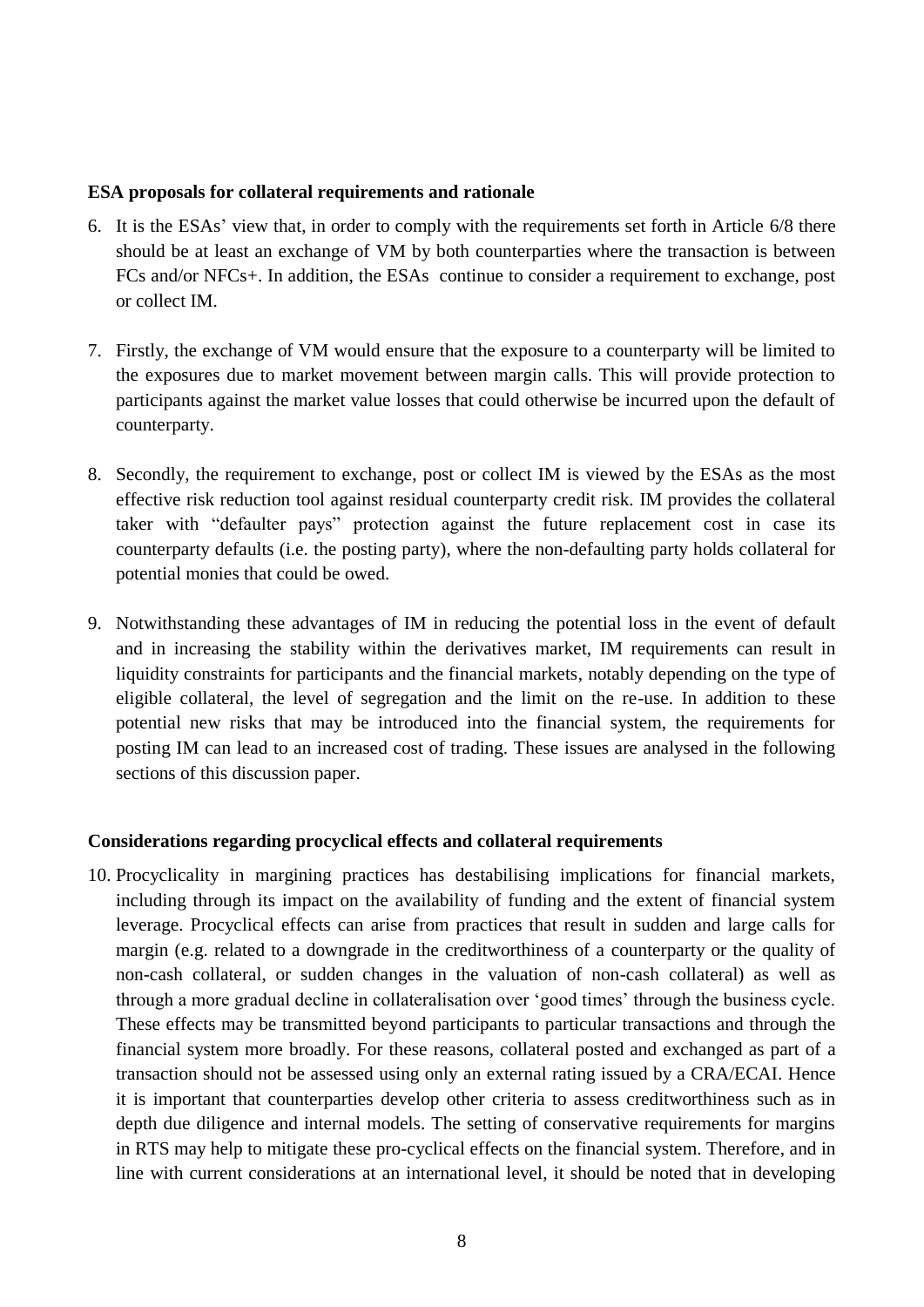draft RTS on margins and collateral, due regard should be given to the role that margin requirements can play in limiting these procyclical effects.

## **Capital requirements**

11. Capital requirements act as a risk mitigant that absorbs unexpected losses and should protect the firm from becoming insolvent. Capital is held to protect against low frequency, high impact events. Other mechanisms in an institution"s functioning should protect against day-to-day, high frequency, low impact losses.

### **ESA proposals for capital requirements and rationale**

- 12. It is the view of the ESAs that some existing capital regimes could be considered to provide a sufficient degree of confidence, such that the FCs subject to these regulations would hold appropriate and proportionate amount of capital for the remaining risks. These prudentially regulated financial counterparties (PRFC) would include: investment firms, credit institutions, insurance undertakings, assurance undertakings, reinsurance undertakings, and institutions for occupational retirement provision. Therefore the RTS do not need to introduce new additional capital requirements for PRFCs.
- 13. Non-prudentially regulated financial counterparties (NPRFC) would include: undertakings for collective investments in transferable securities (UCITS) and their managers and alternative investment funds managed by alternative investment fund managers. These entities, by definition, are not subject to specific prudential capital requirements in sectoral legislation6. Against this background, it is the opinion of the ESAs that it is not appropriate to establish specific risk-based capital requirements for NPRFCs through RTS without a corresponding regime in basic act.
- 14. However this would mean that, in order to comply with the requirements set in the Regulation, NPRFCs and NFC+ (for which no requirement to hold capital is required) should cover through adequate exchange of collateral the risks arising from positions in OTC derivatives.
- 15. For the avoidance of doubt, it should be noted that transaction with NFCs that are not above the clearing threshold, are not required by the Regulation to hold adequate capital or collateral, therefore they should not be required to exchange either VM or IM, irrespective of their counterparties. It should also be noted that the counterparty of a NFC+ does not necessarily know whether the NFC is above the clearing threshold. The ESAs would, therefore, need to consider the most appropriate way to ensure the application of the requirement to collect collateral to counterparties of NFC+.

 $\overline{\phantom{a}}$ 6 It should, however, be noted that in a number of cases there are specific regulations addressing the risk related requirements for NPRFC, that limit the level of leverage risk taking of these institutions. This typically implies that NPRFC maintain a lower ratio between liabilities over capital than PRFC.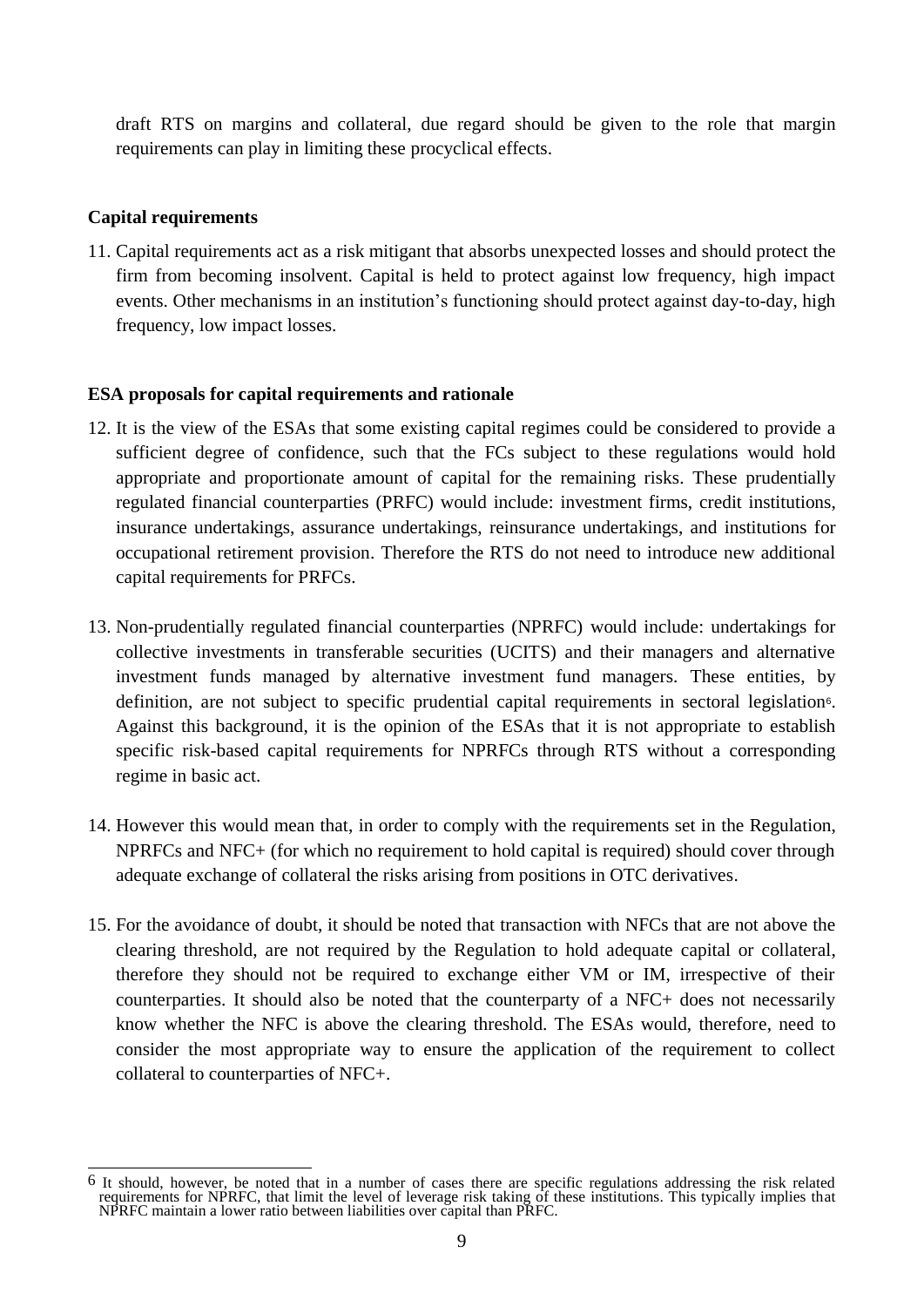# **The interplay between initial margin and capital**

- 16. Both collateral and capital can act as a form of risk mitigation. In contrast to collateral, capital ultimately absorbs loss through the non-defaulting party"s resources, meaning the nondefaulting party"s balance sheet is affected by its counterparty"s default if any sums are owed, whereas collateral in the form of initial margin is provided by the defaulter to absorb any losses through the defaulter"s resources and potentially insulating the non-defaulting party from incurring any losses.
- 17. Against this background, if the "exchange of collateral" in the case of bilateral transactions is restricted to VM and no further capital requirements are applied to NPRFCs and NFCs+, the following issues need to be considered:
	- Whether the same risks are covered by capital and initial margin.
	- **NPRFCs** and NFCs+ could have no additional resources to protect against residual exposures not covered by VM, presenting a risk to them and to the wider financial system.
	- NPRFC and NFCs+ would incur lower costs when undertaking bilateral non-cleared transactions, which could act as a disincentive to migrate towards central clearing and therefore could be viewed to be contrary to the objectives of the Regulation.
	- PRFCs could be incentivized to migrate towards undertaking transactions through NPRFC members of their groups, affiliates or entities to arbitrage the requirements.

### **Summary of proposals**

18. Summary of proposals

- VM should be exchanged between all counterparties subject to the collateral requirements;
- the ESAs are considering to what extent counterparties should be required to provide IM;
- capital requirements specified in prudential legislation for PRFCs provide a sufficient regime for any remaining risks not covered by the exchange of collateral; and
- capital requirements should not be developed for NPRFCs, the risk arising should therefore be fully covered through the adequate exchange of collateral.

# **Q1. What would be the effect of the proposals outlined in this discussion paper on the risk management of insurers and [institutions for occupational retirement provision](http://www.google.pl/url?sa=t&rct=j&q=iorp&source=web&cd=1&ved=0CDsQFjAA&url=http%3A%2F%2Feuropa.eu%2Flegislation_summaries%2Femployment_and_social_policy%2Fsocial_protection%2Fl24038b_en.htm&ei=xJFQT4WGNvS00QWiyuH7Cw&usg=AFQjCNEzy5zPUH66Lb9_m40iNXSPJYn-pg) (IORPs)?**

# **IV.2 Options for initial margins**

- 19. The following three sub-sections consider proposals for the provision of initial margin between counterparties:
	- 1. The posting of IM by all counterparties;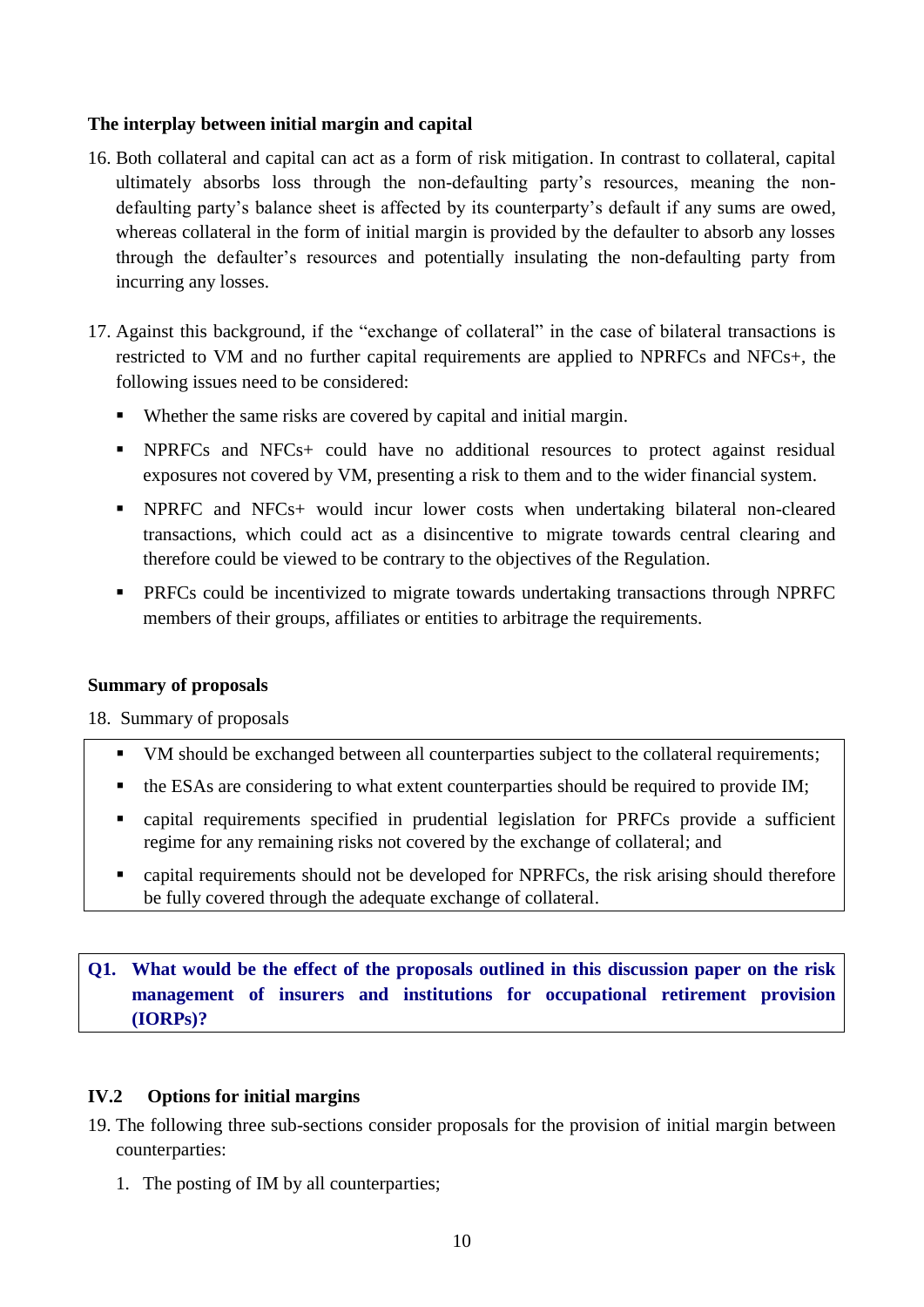- 2. The collection of IM by PRFCs only; or
- 3. PRFCs would not be required to collect IM if the exposure is to certain counterparties and below a certain threshold.

# **Option 1: The posting of IM by all counterparties**

- 20. As explained in the previous section the exchange of IM would provide further protection to the system and to individual counterparties from the default of the posting party.
- 21. Given that, as mentioned above, NPRFC and NFC+ are not required to apply resources other than exchange of collateral to protect their exposures and that the exchange of variation margins only will not be sufficient to protect them from future exposures of the outstanding positions, it can be considered appropriate for NPRFC to collect initial margin from their counterparties in line with the requirements in Article 6/8 of Regulation and future RTS.
- 22. Further, in a transaction between a PRFC and a NPRFC or NFC+, the PRFC may be even more exposed to the risk of default of its counterparty given that the latter is not required to have adequate capital at its disposal to protect against its own insolvency. For this reason it would not be appropriate to apply the requirement to collect IM to NPRFC and NFC+ only, as this would leave the PRFC at risk.
- 23. Counterparty credit risk in transactions between PRFCs may be mitigated by the holding of adequate capital by both parties. However, as explained in the previous section, IM provides "defaulter pays" protection which can be considered preferable to relying on capital for absorbing losses.
- 24. Against this background it is proposed that PRFC, NPRFC and NFCs+ are all required to post and collect appropriate initial margins.

### On option 1:

- **Q2. What are your views regarding option 1 (general initial margin requirement)?**
- **Q3. Could PRFCs adequately protect against default without collecting initial margins?**
- **Q4. What are the cost implications of a requirement for PRFC, NPRFC and NFCs+ to post and collect appropriate initial margin? If possible, please provide estimates of opportunity costs of collateral and other incremental compliance cost that may arise from the requirement.**

### **Option 2: The collection of IM by PRFCs only**

25. An alternative option would consider the perceived systemic relevance of the counterparties and look at the best way to ensure the protection of those deemed most systemically relevant, so as to ensure protection against the impact of their default on the wider financial system. This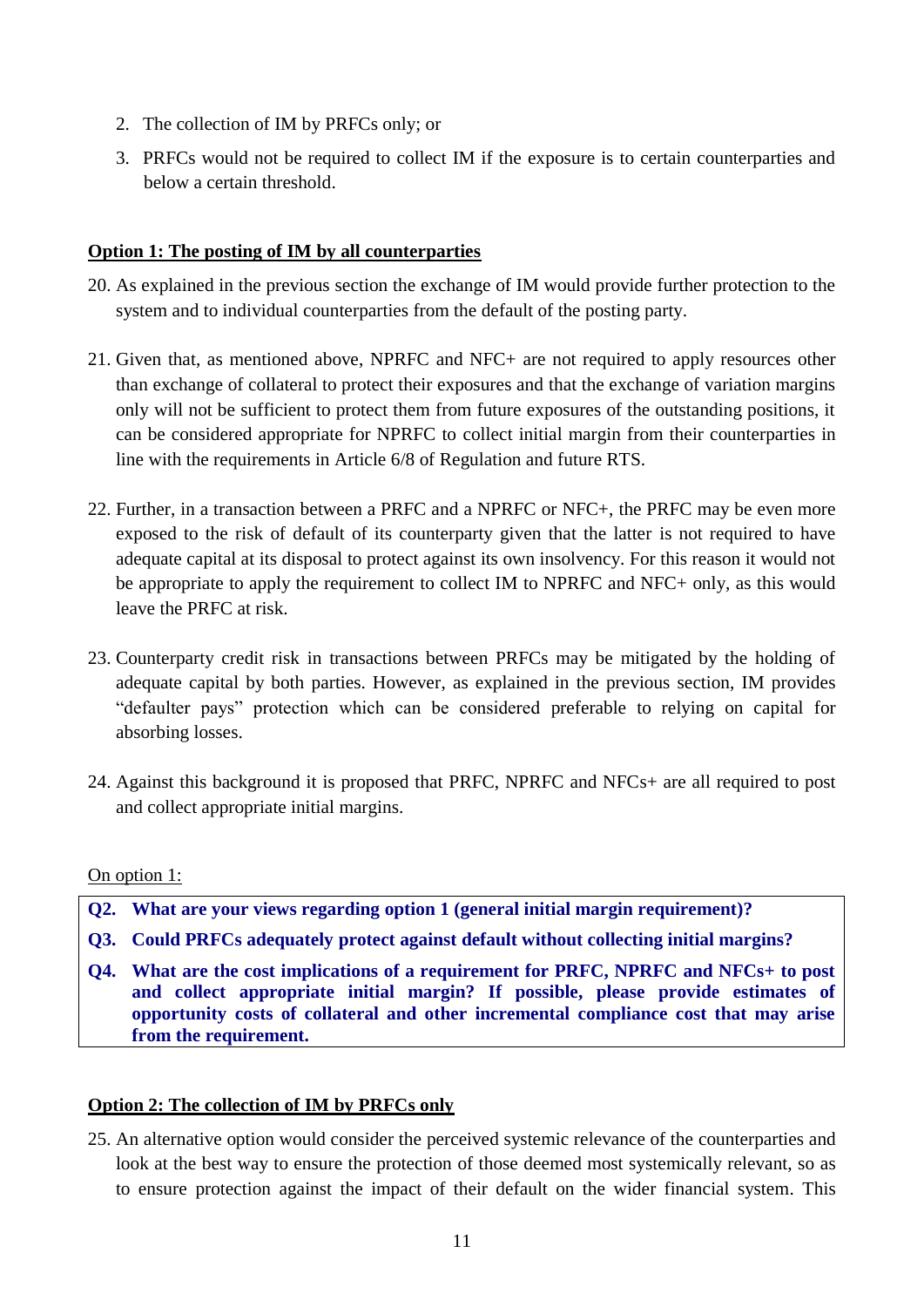approach is similar to the current proposals of U.S regulatory authorities in respect of margin requirements for non-cleared transactions, and so could also avoid regulatory arbitrage. However, it should be noted that the current U.S. proposals may require the collection of IM by NFCs where they are classified as "Major Swap Participants".

26. This option implies that PFRCs are typically more systemically relevant than NPRFCs and so warrant a greater level of protection in the interests of the financial system. Therefore, the option anticipates that in addition to the exchange of VM between all covered counterparties, IM is only *collected* by PRFCs, whereas NPRFCs and NFCs+ will only be required to *post* IM. This means that in a transaction between two PRFCs they will both post and collect, whereas in a transaction between a PRFC and a NPRFC or a NFC+ only the latter will post.

|                           | <b>PRFC</b>                                           | <b>NPRFC</b>                                        | $NFC+$                                                 |
|---------------------------|-------------------------------------------------------|-----------------------------------------------------|--------------------------------------------------------|
| Transaction with a PRFC   | Both sides post and<br>collect IM and VM              | NPRFC posts IM<br>both sides post and<br>collect VM | $NFC+$ posts $IM$<br>both sides post and<br>collect VM |
| Transaction with a NPRFC  | PRFC collects IM<br>both sides post and<br>collect VM | Only VM                                             | Only VM                                                |
| Transaction with a $NFC+$ | PRFC collects IM<br>both sides post and<br>collect VM | Only VM                                             | Only VM                                                |

- 27. However, under this option, NPRFCs and NFCs+ remain exposed to the default of a PRFC counterparty and other NPRFC and NFC+ counterparties to the extent that the exposure is not covered by the exchange of VM. This could endanger the stability of the financial system if a systemically relevant counterparty were to default.
- 28. Given that transactions between and among NPRFCs and NFC+ would not be collateralised, this could create scope for avoidance of margin requirements by those parties, with potential significant risk for the financial system.

On option 2:

**Q5. What are your views regarding option 2?**

**Q6. How – in your opinion - would the proposal of limiting the requirement to post initial margin to NPRFCs and NFCs+, impact the market / competition?**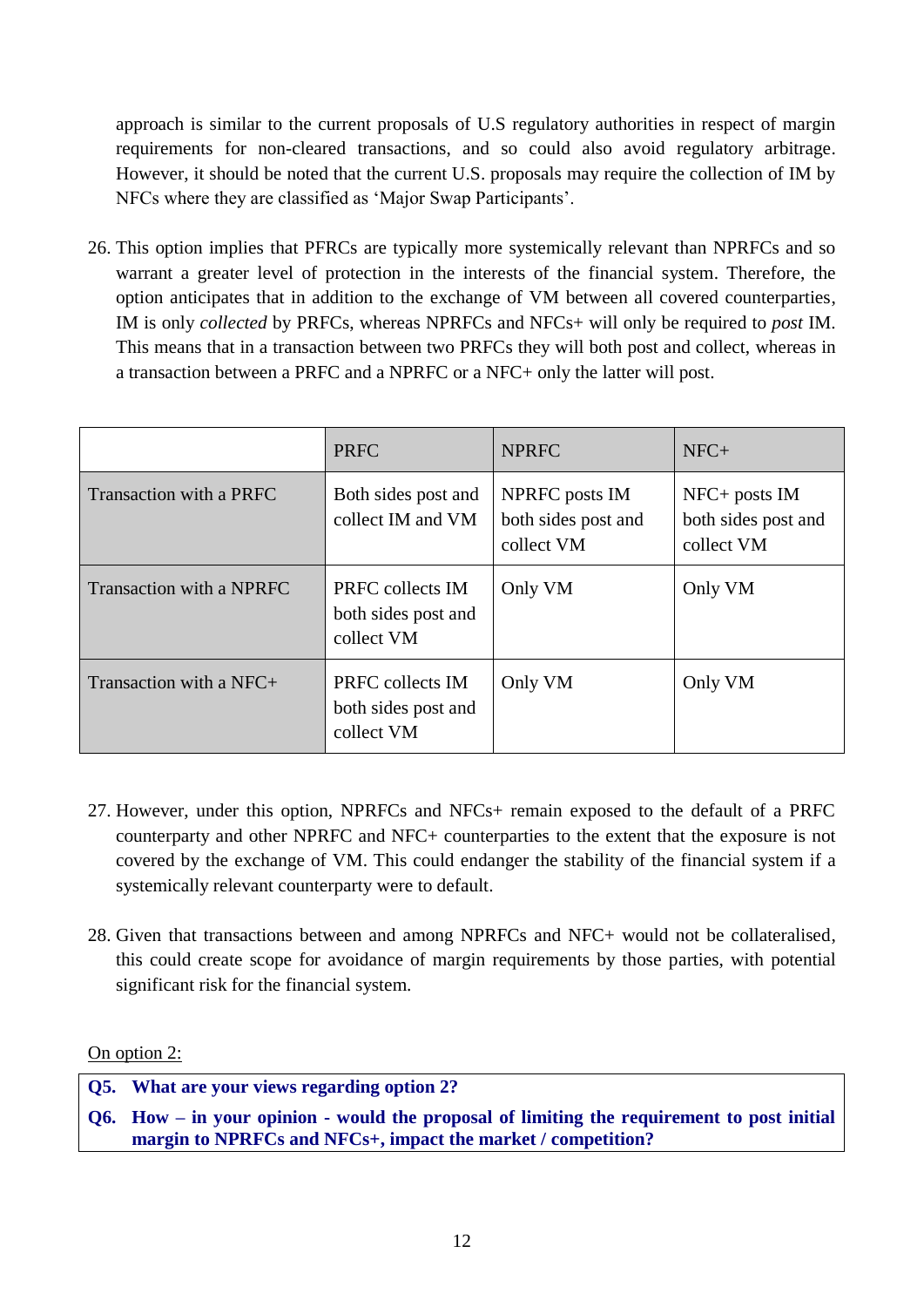# **Option 3: PRFCs would not be required to collect IM if the exposure is to certain counterparties and below a certain threshold**

- 29. This option would offer the possibility to PRFCs to use a threshold approach within the above mentioned options by allowing potential future exposures to certain counterparties to be uncollateralised where those exposures remain below a given threshold amount. In this case the uncollateralised exposure would need to be covered by capital.
- 30. This option takes account of the fact that, when well managed, taking on credit exposure does not automatically lead to unacceptable levels of systemic risk given that credit exposure can arise from a number of activities that regulated firms are permitted to engage in with a counterparty (e.g. grant a loan).
- 31. Although the option would permit such credit exposure in certain circumstances, it has to be ensured that IM is collected in amounts that are appropriate to the risks posed by the counterparties.
- 32. It is the ESA"s view that if a threshold approach is provided, only PRFCs would be allowed to use this approach for their counterparties, because they would be at least subject to capital requirements for the credit risk inherent in the threshold amount.
- 33. With this approach the counterparty of a PRFC would only have to post IM when they exceed the threshold7. This option assumes the collecting counterparty is willing to take a certain amount of credit risk. It should be noted that the threshold can be determined explicitly or through criteria by the draft RTS, in order to ensure consistency in application by PRFCs and to enable regulators to limit the level of uncollateralised risk in the markets. It should also be noted that the threshold would simply represent an option for the PRFC to put at risk their capital instead of collecting collateral; they would still have discretion to collect IM instead where preferable.
- 34. However, it should be noted that a threshold related to the credit quality of a counterparty can contribute to procyclicality in the case that a counterparty"s creditworthiness deteriorates and a new liquidity burden is required at the same time. Moreover, the threshold should not be assessed using only external rating issued by a CRAs/ECAI. For this reasons it might be relevant that PRFC develop other criteria to assess the creditworthiness such as in depth due diligence run by the bank, internal models.

 $\overline{a}$ 7For example, the threshold can take a form of a credit line extended to certain counterparties which would not be required to post collateral to the extent that their exposures are covered by the credit line and that would start posting collateral when they have exhausted the credit line. The way in which the threshold should be calculated and whether or not it can be applied only to counterparties meeting certain criteria is still to be determined.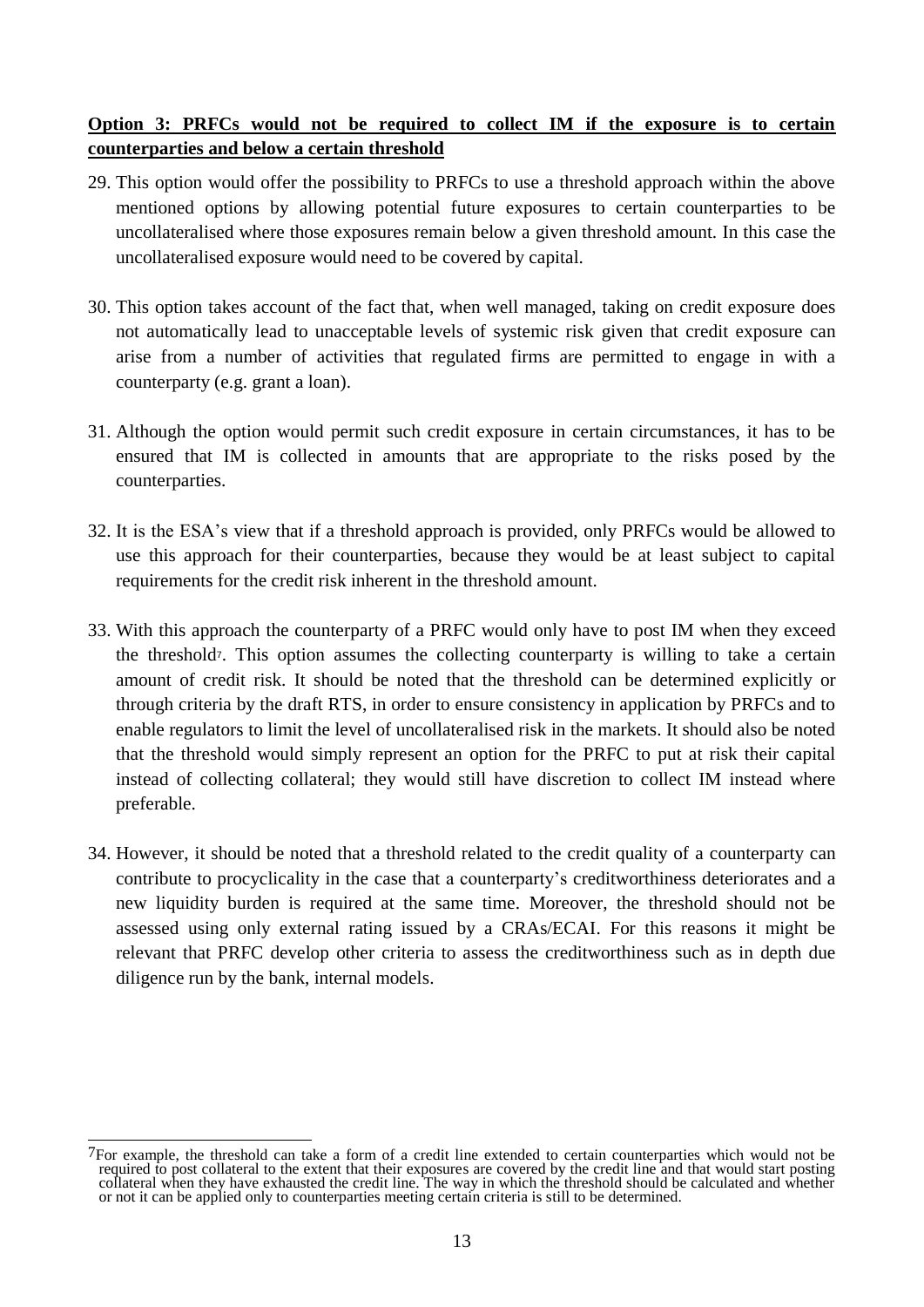On Option 3:

|             | Q7. What is the current practice in this respect, e.g.                                                                                                                       |
|-------------|------------------------------------------------------------------------------------------------------------------------------------------------------------------------------|
|             | - If a threshold is currently in place, for which contracts and counterparties is it used?<br>- Which criteria are currently the bases for the calculation of the threshold? |
|             | Q8. For which types of counterparties should a threshold be applicable?                                                                                                      |
| <b>O</b> 9. | How should the threshold be calculated? Should it be capped at a fixed amount and/or<br>should it be linked to certain criteria the counterparty should meet?                |
|             | Q10. How – in your opinion - would a threshold change transactions and business models?                                                                                      |
|             |                                                                                                                                                                              |

On all options:

**Q11. Are there any further options that the ESAs should consider?** 

**Q12. Are there any particular areas where regulatory arbitrage is of concern?**

**Q13. What impacts on markets, transactions and business models do you expect from the proposals?**

### **IV.3 Variation margin**

- 35. The method and frequency for pricing/calculating the value of outstanding contracts, is determined by Article 6/8 of the Regulation: "Financial counterparties and non-financial counterparties referred to in Article 5/7 shall mark-to-market on a daily basis the value of outstanding contracts. Where market conditions prevent marking-to-market, reliable and prudent marking-to-model shall be used by the financial and non-financial counterparties referred to in Article 5/7." In this respect, ESMA is required to draft RTS on the conditions preventing mark-to-market and the criteria for using mark-to-model. For further considerations on that, please refer to the ESMA Discussion Paper: Draft Technical Standards for the Regulation on OTC Derivatives, CCPs and Trade Repositories.
- 36. In view of the above requirements, it might be considered whether the same framework should apply to the valuation of margin; namely that this should be daily, on a mark-to-market basis where possible, and otherwise in accordance with marking to model as defined in the relevant RTS. In this respect, the ESMA discussion paper highlights that the choice between marking-tomarket or marking-to-model of contracts that have been assessed as insufficiently standardised for central clearing seems to heavily push towards the second option. Indeed, the fact that standardisation of the class of OTC derivative is deemed insufficient shows that there is a limited number of other similar products in the OTC market and therefore marking-to-market may be difficult to achieve.

**Q14. As the valuation of the outstanding contracts is required on a daily basis, should there also be the requirement of a daily exchange of collateral? If not, in which situations should a daily exchange of collateral not be required?**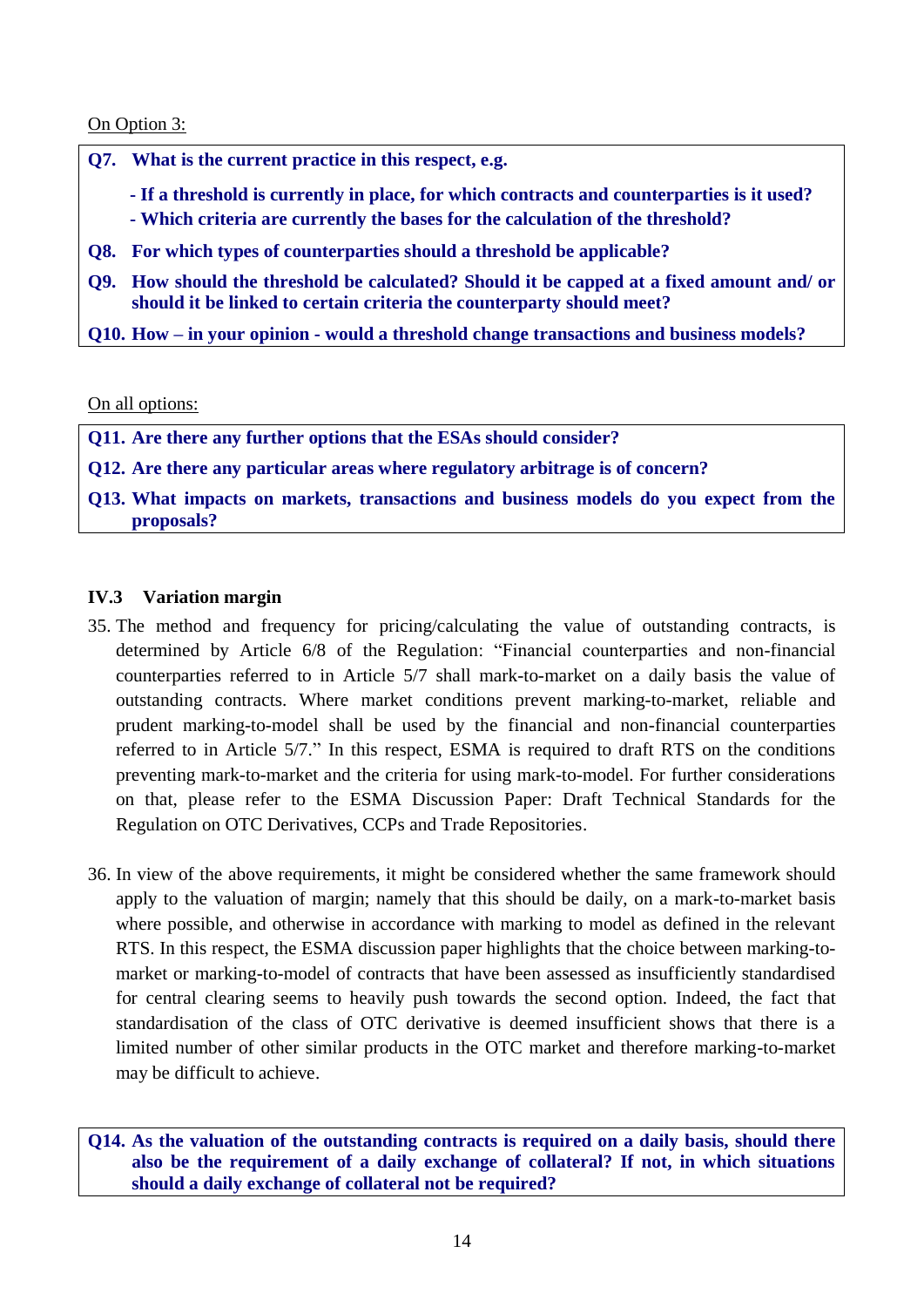### **Q15. What would be the cost implications of a daily exchange of collateral?**

### **IV.4 Initial margin**

37. The ESAs" IM requirements will comprise the method of pricing/calculation, aspects regarding segregation and re-hypothecation of collateral as well as the potential liquidity and capital impact of initial margin requirements.

### **Initial Margin Calculation**

- 38. It is important that the methods for calculating IM are transparent and consistent for all counterparties subject to the requirements of Article 6/8 of the Regulation, in order to provide certainty. It is therefore the ESAs" view that there should be at least a standardised approach available in order to ensure that all counterparties subject to the requirements will be in a position to calculate their margin requirements. However, the ESAs also consider the option to allow for the use of appropriate internal models for the calculation of initial margins, subject to further specified minimum requirements. The methodology for the calculation of initial margins should also take into account the requirements established for CCPs (see ESMA Discussion Paper Draft Technical Standards for the Regulation on OTC Derivatives, CCPs and Trade Repositories) in order to ensure a similar degree of protection and to set the right incentives.
- 39. For the standardised approach, the ESAs may consider the "Mark-to-market method8" and/or the "Standardised Method9" as set out in the European Capital Requirements Regulation (CRR) as a feasible option.
- 40. For the internal model, the "Internal Model Method" as set out in the CRR could be the starting point. It should also be considered to what extent internal models under other sectoral legislation may provide a sensible basis for margin calculation models. However, in our view an internal model should only be applicable if it is approved by the competent authority. Internal models have several drawbacks: they may produce lower margin requirements than CCPs thus creating competitive advantages for counterparties with sufficient resources to build them and also disincentivising central clearing.
- 41. When setting the minimum level of IM requirements and the parameters that need to be considered for the calculation of IM, due respect should be given to macroprudential considerations and possible procyclical effects that these could play.

### **Q16. Do you think that the "Mark-to-market method" and/or the "Standardised Method" as set out in the CRR are reasonable standardised approaches for the calculation of initial margin requirements?**

 $\overline{\phantom{a}}$ 8 The "Mark-to-market method" is a simple approach for calculating financial derivative exposures where the potential future exposure is calculated by multiplying the notional amount of a contract with a given multiplier (add-on) which

is varying according to the product type and the maturity. 9 The "Standardised Method" is a model –based approach for calculating financial derivative exposures which is more risk sensitive than the "Mark-to-market method".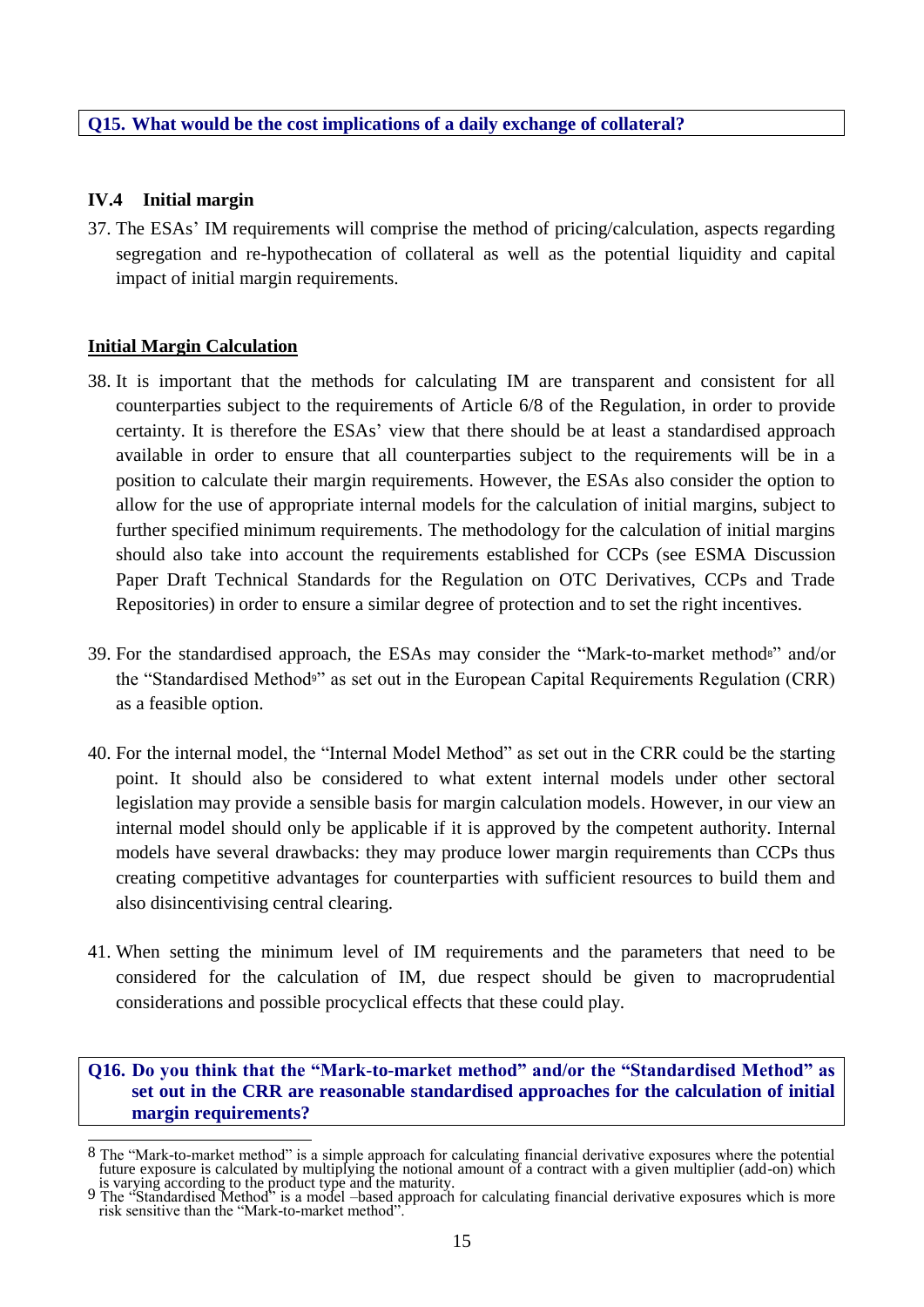- **Q17. Are there in your view additional alternatives to specify the manner in which an OTC derivatives counterparty may calculate initial margin requirements?**
- **Q18. What are the current practices with respect to the periodic or event-triggered recalculation of the initial margin?**
- **Q19. Should the scope of entities that may be allowed to use an internal model be limited to PRFCs?**
- **Q20. Do you think that the "Internal Model Method" as set out in the CRR is a reasonable internal approach for the calculation of initial margin requirements?**
- **Q21. Do you think that internal models as foreseen under Solvency II could be applied, after adequate adjustment to be defined to the internal model framework, to calculate initial margin? What are the practical difficulties? What are the adjustments of the Solvency II internal models that you see as necessary?**
- **Q22. What are the incremental compliance costs (one-off/on-going) of setting up appropriate internal models?**
- **Q23. To what extent would the "mark-to-market method" or the "standardised method" change market practices?**
- 42. Without prejudice to issues related to dispute resolution, which are analysed in ESMA"s discussion paper, in case of transactions where the counterparties calculate different initial margin requirements (e.g. where one counterparty uses a standardised approach and the other counterparty uses an internal approach), in our view the following treatments are conceivable:
	- Either both counterparties actually require different initial margin amounts for the same transaction or set of transactions; or
	- one of the counterparties may be designated to calculate the IM requirements for both counterparties (e.g. the one that uses the internal model).
- **Q24. Do you see practical problems if there are discrepancies in the calculation of the IM amounts? If so, please explain.**
- **Q25. Would it be a feasible option allowing the party authorised to use an internal model to calculate the IM for both counterparties?**
- **Q26. Do you see other options for treating such differences?**

### **Segregation and Re-use**

- 43. For IM to be effective, it should be held on a segregated basis, away from the receiving party"s own assets and should not be reused. Without segregation, IM posted two-ways is off-setting and the protection is nullified.
- 44. Regarding the IM the ESAs are therefore of the opinion that collateral received has to be segregated, at least in the case of an exchange of collateral (i.e. where both counterparties provide collateral). For transactions where only one counterparty posts collateral, the collateral only has to be segregated if the posting counterparty requests such segregation.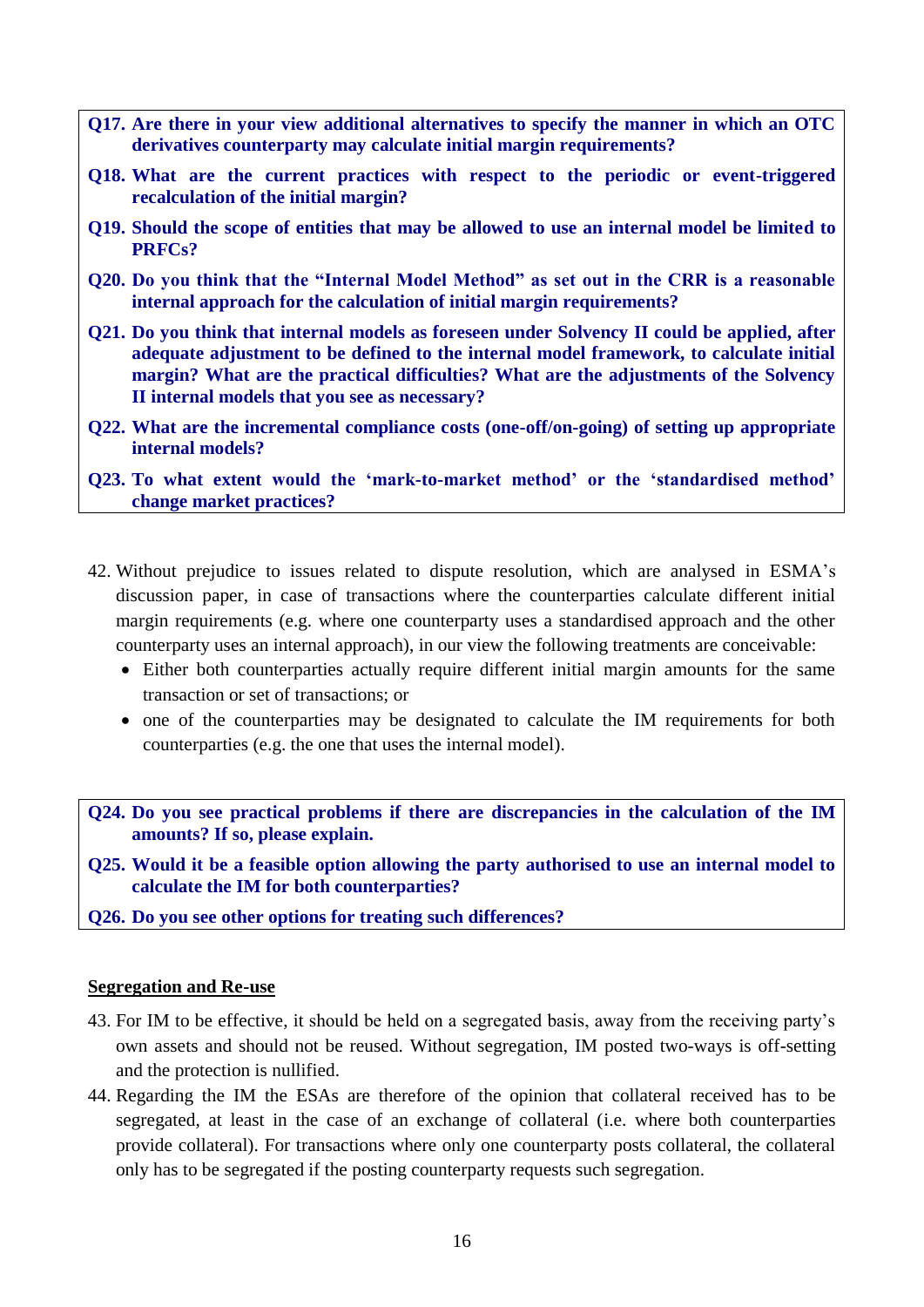- 45. In case of a segregation of the collateral the ESAs are currently of the view that a re-use of the collateral should not be permitted.
- **Q27. What kinds of segregation (e.g., in a segregated account, at an independent third party custodian, etc.) should be possible? What are, in your perspective, the advantages and disadvantages of such segregation?**
- **Q28. If segregation was required what could, in your view, be a possible/adequate treatment of cash collateral?**
- **Q29. What are the practical problems with Tri-Party transactions?**
- **Q30. What are current practices regarding the re-use of received collateral?**
- **Q31. What will be the impact if re-use of collateral was no longer possible?**

### **IV.5 Eligible collateral**

46. The ESAs are required to define the level of collateral which should be specified depending on the type of collateral exchanged to satisfy IM or VM requirements. It should be ensured that the scope of eligible collateral is not too broad, so that it provides sufficient protection to limit/remove any counterparty credit risk in all plausible stress market conditions, and so that it avoids setting incentives to circumvent central clearing. On the other hand possible liquidity constraints on counterparties posting margin need to be considered. Taking these considerations into account the following options are considered:

### Option 1

47. The collateral requirements could be linked to ESMAs criteria-based collateral requirements as defined in Part III.II, Collateral requirements (Article 43), paragraphs 118-120 of the ESMA Discussion Paper and hence restricting it to the same types of collateral that are also eligible for the central clearing.

### Option 2:

- 48. A prescribed list of eligible collateral could be provided, e.g. by referring to the list of financial collateral eligible under the CRR. PRFCs could deviate from this list by applying the eligible collateral requirements recognised by the specific regulation they are subject to (e.g. Solvency II).
- 49. Any extension of the scope of eligible collateral beyond that described under Option 2 may result in the inclusion of collateral of insufficient credit quality and liquidity and might have a negative effect in terms of setting incentives for central clearing.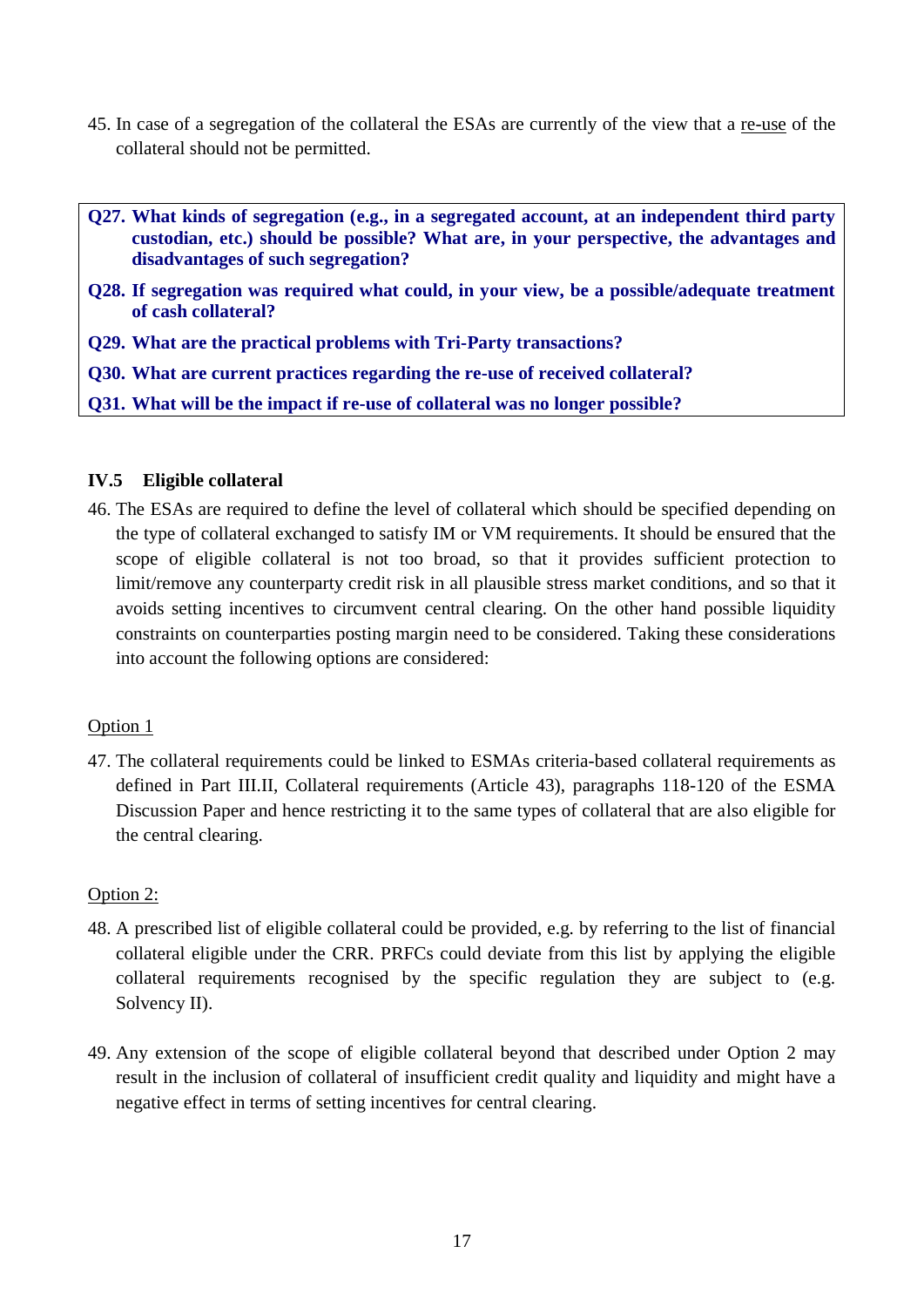**Q32. What are, in your view, the advantages and disadvantages of the two options?**

- **Q33. Should there be a broader range of eligible collateral, including also other assets (including non-financial assets)? If so, which kind of assets should be included? Should a broader range of collateral be restricted to certain types of counterparties?**
- **Q34. What consequences would changing the range of eligible collateral have for market practices?**

**Q35. What other criteria and factors could be used to determine eligible collateral?**

### **IV.6 Collateral valuation / Haircuts**

50. In order to ensure that the exchanged collateral cover the respective risks appropriately over time, the collateral needs to be re-valued regularly. It is the ESAs' view that this valuation of collateral should be done daily. However there may be conditions under which the valuation could be made less frequently.

**Q36. What is the current practice regarding the frequency of collateral valuation?**

**Q37. For which types of transactions / counterparties should a daily collateral valuation not be mandatory?**

**Q38. What are the cost implications of a more frequent valuation of collateral?**

- 51. In order to ensure collateral provides sufficient protection, appropriate haircuts must be set to protect against changes in the valuation of the collateral (including, where relevant, in order to protect against foreign exchange risks). For the determination of the respective haircuts the ESAs are currently considering two options:
	- All counterparties have to use standardised haircuts.
	- Those counterparties that meet certain minimum requirements will be allowed to use their own estimation of haircuts.

**Q39. Do you think that counterparties should be allowed to use own estimates of haircuts, subject to the fulfilment of certain minimum requirements?**

**Q40. Do you support the use of own estimates of haircuts to be limited to PRFCs?** 

### **IV.7 Transactions with counterparties outside the EU**

52. Although the mandate for draft RTS analysed in this discussion paper does not leave room for outlining a third country regime to the exchange of collateral, it is essential that transactions between EU counterparties and non-EU counterparties are also subject to margin requirements that adequately protect against counterparty credit and systemic risk. It is also important to ensure that collateral posted outside the EU is adequately protected. This would either be done by the European Commission while monitoring the effective implementation by third countries of the provision of the Regulation (Article 9a) or through RTS to be drafted by ESMA, aiming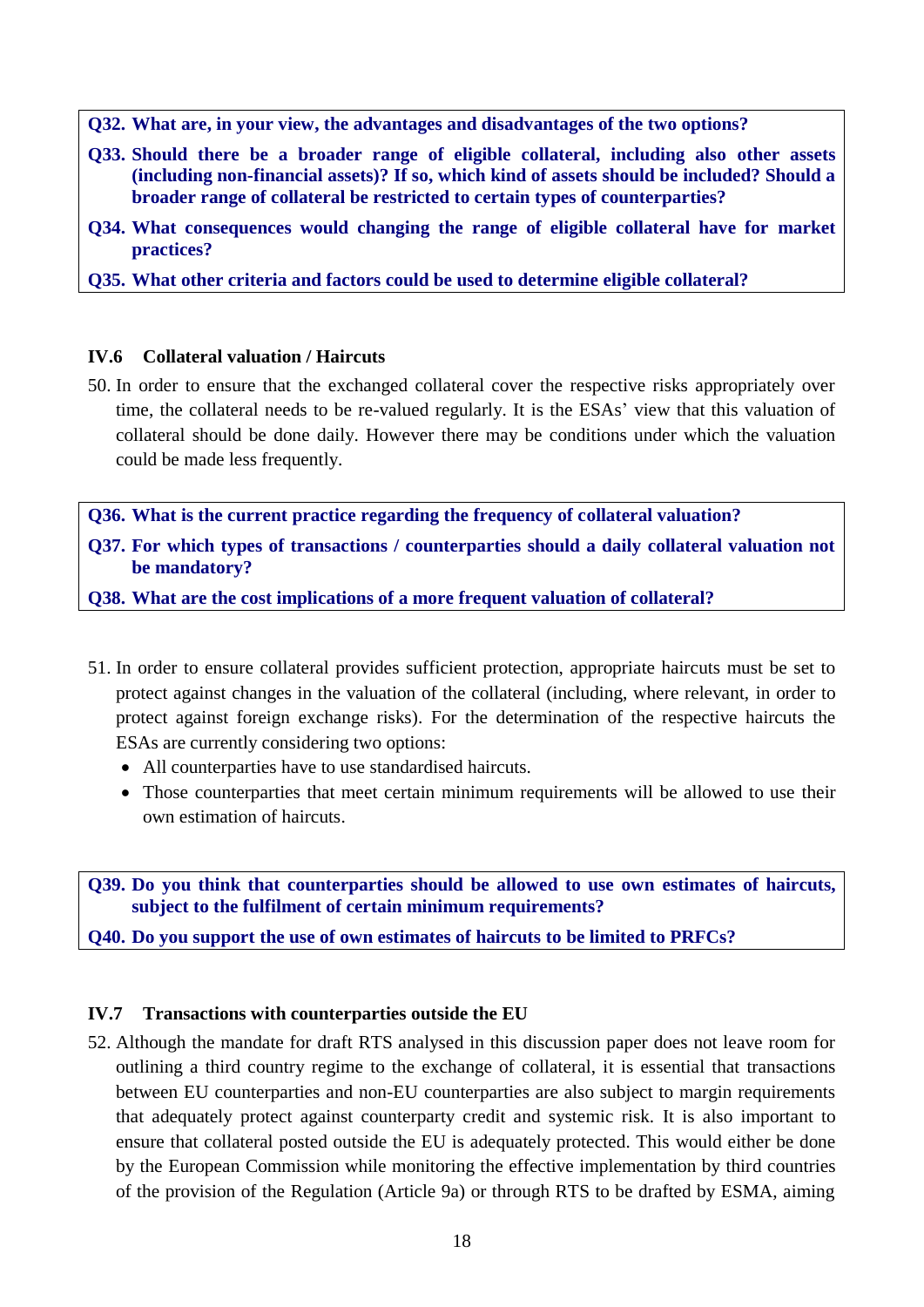at determining the contracts that have a direct, substantial and foreseeable effect in the EU or preventing the evasion of any provision in the Regulation.

### **IV.8 Risk management procedures, operational process for the exchange of collateral and minimum transfer amount**

- 53. Pursuant to the Regulation, the ESAs shall develop, draft technical standard specifying the risk management procedures for the exchange of collateral and in particular the operational process relating to the exchange of collateral.
- 54. The exchange of collateral is a key risk mitigation technique for non-centrally cleared OTC derivative. The operational process for the exchange of collateral should therefore be robust. The ESAs are of the opinion that counterparties should have appropriate documentation and processes including systems and controls in place.
- 55. Also, the ESAs are considering setting a cap to the minimum transfer amount below which no collateral needs to be transferred. The minimum transfer amount aims at avoiding the transfer of limited amount of collateral in order to avoid heavy back office work and limit operational costs. The ESAs believe that the minimum transfer amount should be left to the agreement of the counterparties, but that such minimum should not exceed a cap to be determined in the draft RTS. The reason for this is that the objective of the minimum transfer amount is to reduce operational costs. The cap on the minimum transfer amount would, therefore, aim at ensuring that the minimum transfer amount is set at an appropriate level and does not circumvent the requirement to transfer collateral.
- **Q41. In your view, what criteria and factors should be met to ensure counterparties have a robust operational process for the exchange of collateral?**
- **Q42. What incremental costs do you expect from setting up and maintaining robust operational processes?**
- **Q43. What are your views regarding setting a cap for the minimum threshold amount? How should such cap be set?**
- **Q44. How would setting a cap impact markets, transactions and business models?**

### **IV.9 Intra-group exemptions**

- 56. For the application of the intra-group exemption to the exchange of collateral, the ESAs shall develop draft technical standards specifying the procedure competent authorities should follow to apply an intra-group exemption. In particular, it should be considered what constitute a practical or legal impediment to the prompt transfer of own funds or repayment of liabilities between the counterparties.
- 57. ESAs have initiated preliminary work with the competent authorities to develop this technical standard including a possible co-ordinating role of ESMA.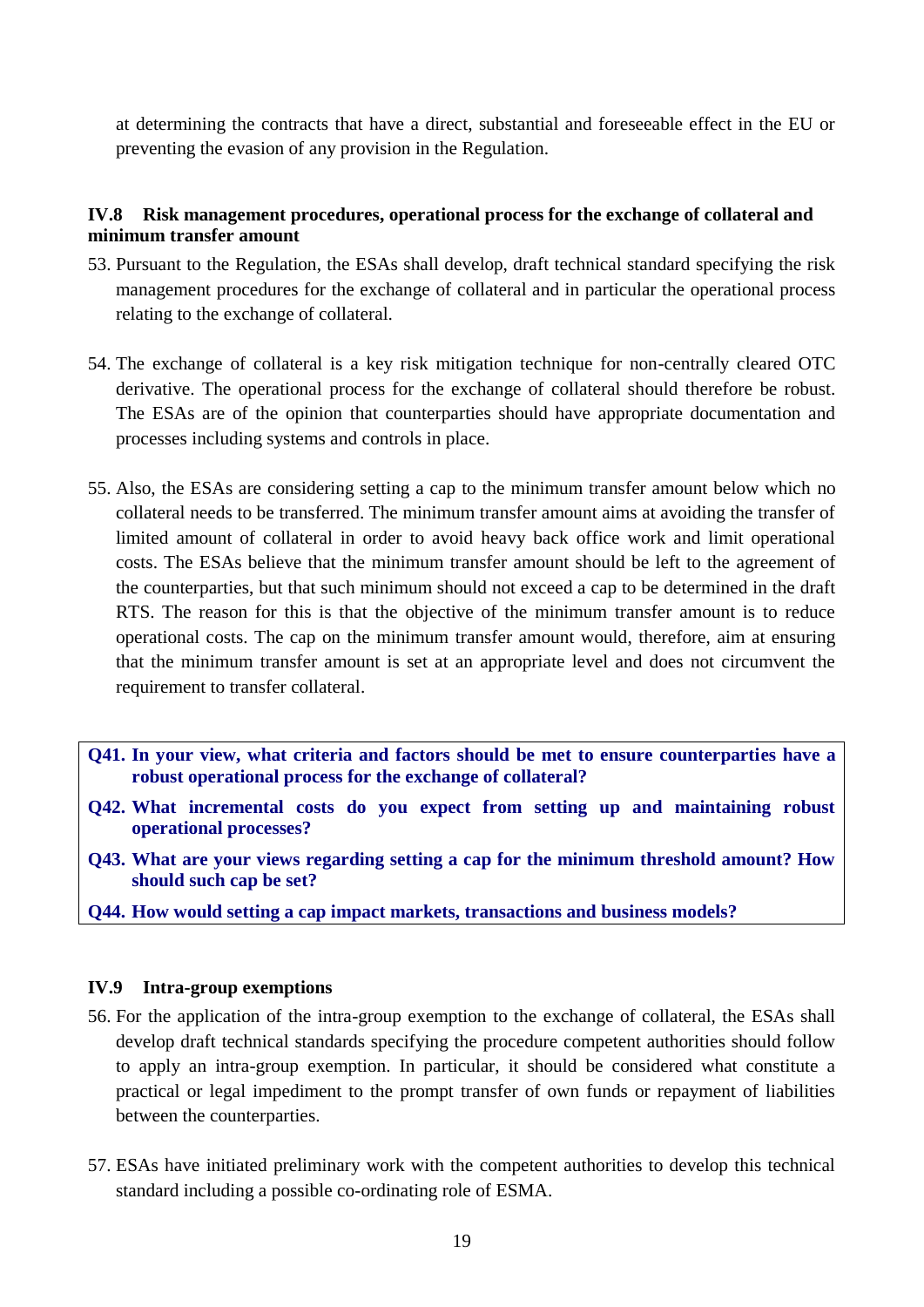**Q45. In your views, what should be considered as a practical or legal impediment to the prompt transfer of own funds or repayment of liabilities between the counterparties?**

**Q46. What is the current practice regarding the collateralisation of intra-group derivative transactions?**

### **IV.10 Cost-benefit analysis**

58. A cost-benefit analysis is an essential part of the process of developing RTS. Respondents to this discussion paper are kindly invited to provide, together with their responses, quantitative evidence to support their views. Please provide data for the purpose of the ESAs" cost and benefit analysis of proposed rules and currently used methods.

**Q47. What is the impact of the presented options on the capital and collateral requirements of the counterparties affected by the relevant provisions and the span of time necessary to comply with the Regulation?**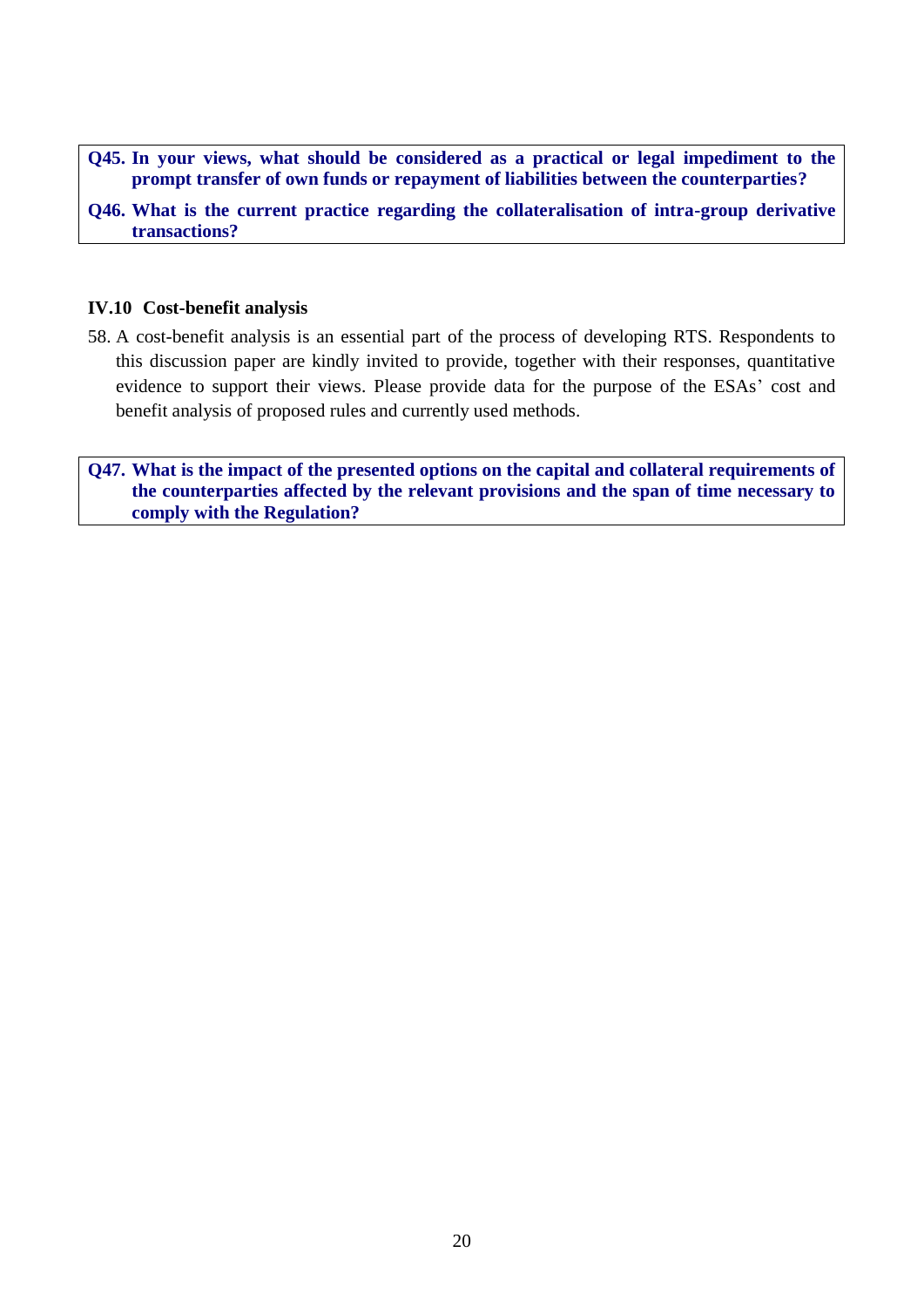**Annex - Summary of Questions for the Consultation**

- **Q1. What effect would the proposals outlined in this discussion paper have on the risk management of insurers and [institutions for occupational retirement provision](http://www.google.pl/url?sa=t&rct=j&q=iorp&source=web&cd=1&ved=0CDsQFjAA&url=http%3A%2F%2Feuropa.eu%2Flegislation_summaries%2Femployment_and_social_policy%2Fsocial_protection%2Fl24038b_en.htm&ei=xJFQT4WGNvS00QWiyuH7Cw&usg=AFQjCNEzy5zPUH66Lb9_m40iNXSPJYn-pg) (IORPs)?**
- **Q2. What are your views regarding option 1 (general initial margin requirement)?**
- **Q3. Could PRFCs adequately protect against default without collecting initial margins?**
- **Q4. What are the cost implications of a requirement for PRFC, NPRFC and NFCs+ to post and collect appropriate initial margin? If possible, please provide estimates of opportunity costs of collateral and other incremental compliance cost that may arise from the requirement.**
- **Q5. What are your views regarding option 2?**
- **Q6. How – in your opinion - would the proposal of limiting the requirement to post initial margin to NPRFCs and NFCs+, impact the market / competition?**
- **Q7. What is the current practice in this respect, e.g.**

**- If a threshold is currently in place, for which contracts and counterparties, is it used?**

- **- Which criteria are currently the bases for the calculation of the threshold?**
- **Q8. For which types of counterparties should a threshold be applicable?**
- **Q9. How should the threshold be calculated? Should it be capped at a fixed amount and/ or should it be linked to certain criteria the counterparty should meet?**
- **Q10. How – in your opinion - would a threshold change transactions and business models?**
- **Q11. Are there any further options that the ESAs should consider?**
- **Q12. Are there any particular areas where regulatory arbitrage is of concern?**
- **Q13. What impacts on markets, transactions and business models do you expect from the proposals?**
- **Q14. As the valuation of the outstanding contracts is required on a daily basis, should there also be the requirement of a daily exchange of collateral? If not, in which situations should a daily exchange of collateral not be required?**
- **Q15. What would be the cost implications of a daily exchange of collateral?**
- **Q16. Do you think that the "Mark-to-market method" and/or the "Standardised Method" as set out in the CRR are reasonable standardised approaches for the calculation of initial margin requirements?**
- **Q17. Are there in your view additional alternatives to specify the manner in which an OTC derivatives counterparty may calculate initial margin requirements?**
- **Q18. What are the current practices with respect to the periodic or event-triggered recalculation of the initial margin?**
- **Q19. Should the scope of entities that may be allowed to use an internal model be limited to PRFCs?**
- **Q20. Do you think that the "Internal Model Method" as set out in the CRR is a reasonable internal approach for the calculation of initial margin requirements?**
- **Q21. Do you think that internal models as foreseen under Solvency II could be applied, after adequate adjustment to be defined to the internal model framework, to calculate initial**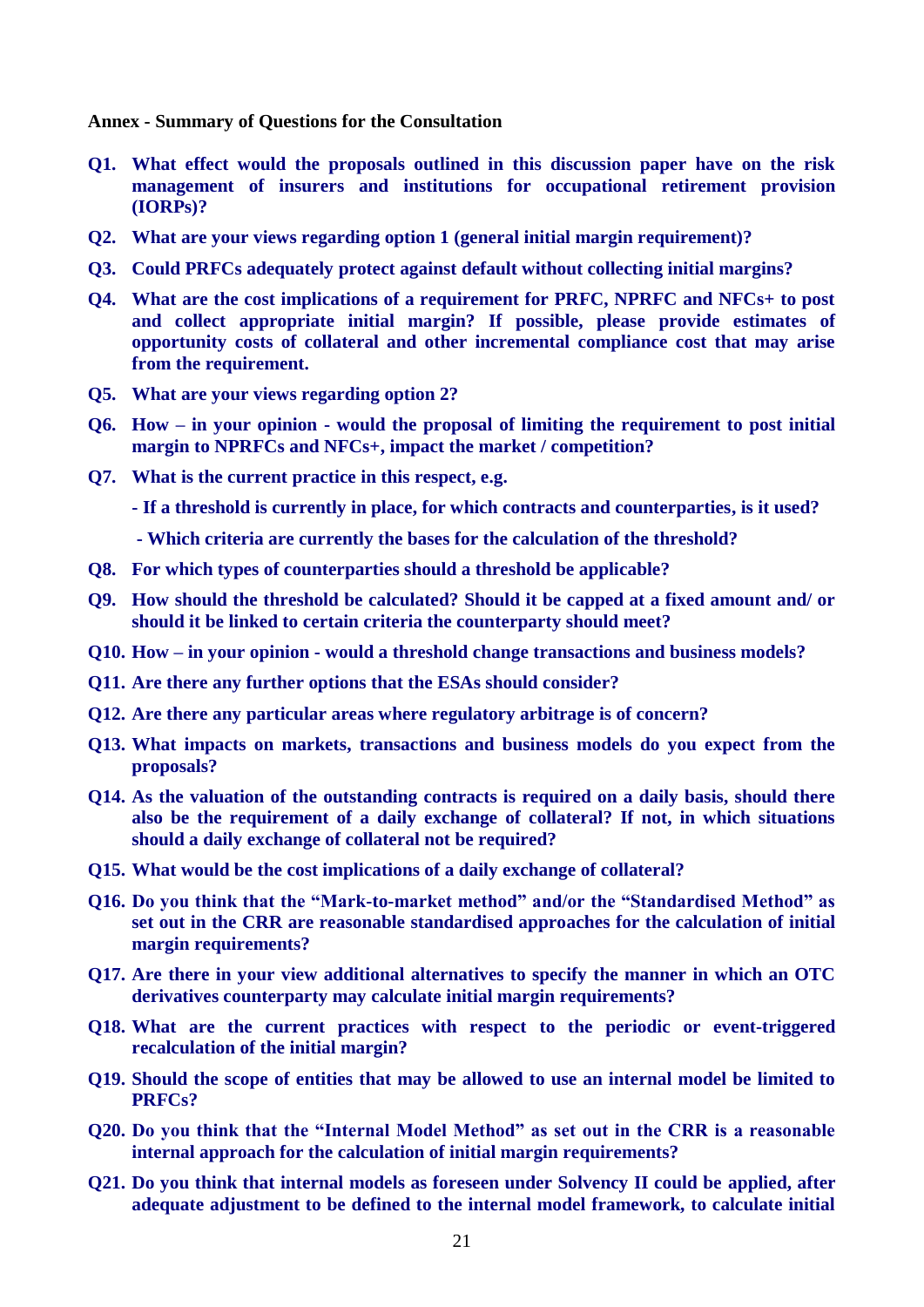**margin? What are the practical difficulties? What are the adjustments of the Solvency II internal models that you see as necessary?** 

- **Q22. What are the incremental compliance costs (one-off/on-going) of setting up appropriate internal models?**
- **Q23. To what extent would the "mark-to-market method" or the "standardised method" change market practices?**
- **Q24. Do you see practical problems if there are discrepancies in the calculation of the IM amounts? If so, please explain.**
- **Q25. Would it be a feasible option allowing the party authorised to use an internal model to calculate the IM for both counterparties?**
- **Q26. Do you see other options for treating such differences?**
- **Q27. What kinds of segregation (e.g., in a segregated account, at an independent third party custodian, etc.) should be possible? What are, in your perspective, the advantages and disadvantages of such segregation?**
- **Q28. If segregation was required what could, in your view, be a possible/adequate treatment of cash collateral?**
- **Q29. What are the practical problems with Tri-Party transactions?**
- **Q30. What are current practices regarding the re-use of received collateral?**
- **Q31. What will be the impact if re-use of collateral was no longer possible?**
- **Q32. What are, in your view, the advantages and disadvantages of the two options?**
- **Q33. Should there be a broader range of eligible collateral, including also other assets (including non-financial assets)? If so which kind of assets should be included? Should a broader range of collateral be restricted to certain types of counterparties?**
- **Q34. What consequences would changing the range of eligible collateral have for market practices?**
- **Q35. What other criteria and factors could be used to determine eligible collateral?**
- **Q36. What is the current practice regarding the frequency of collateral valuation?**
- **Q37. For which types of transactions / counterparties should a daily collateral valuation not be mandatory?**
- **Q38. What are the cost implications of a more frequent valuation of collateral?**
- **Q39. Do you think that counterparties should be allowed to use own estimates of haircuts, subject to the fulfilment of certain minimum requirements?**
- **Q40. Do you support the use of own estimates of haircuts to be limited to PRFCs?**
- **Q41. In your view, what criteria and factors should be met to ensure counterparties have a robust operational process for the exchange of collateral?**
- **Q42. What incremental costs do you expect from setting up and maintaining robust operational processes?**
- **Q43. What are your views regarding setting a cap for the minimum threshold amount? How should such cap be set?**
- **Q44. How would setting a cap impact markets, transactions and business models?**